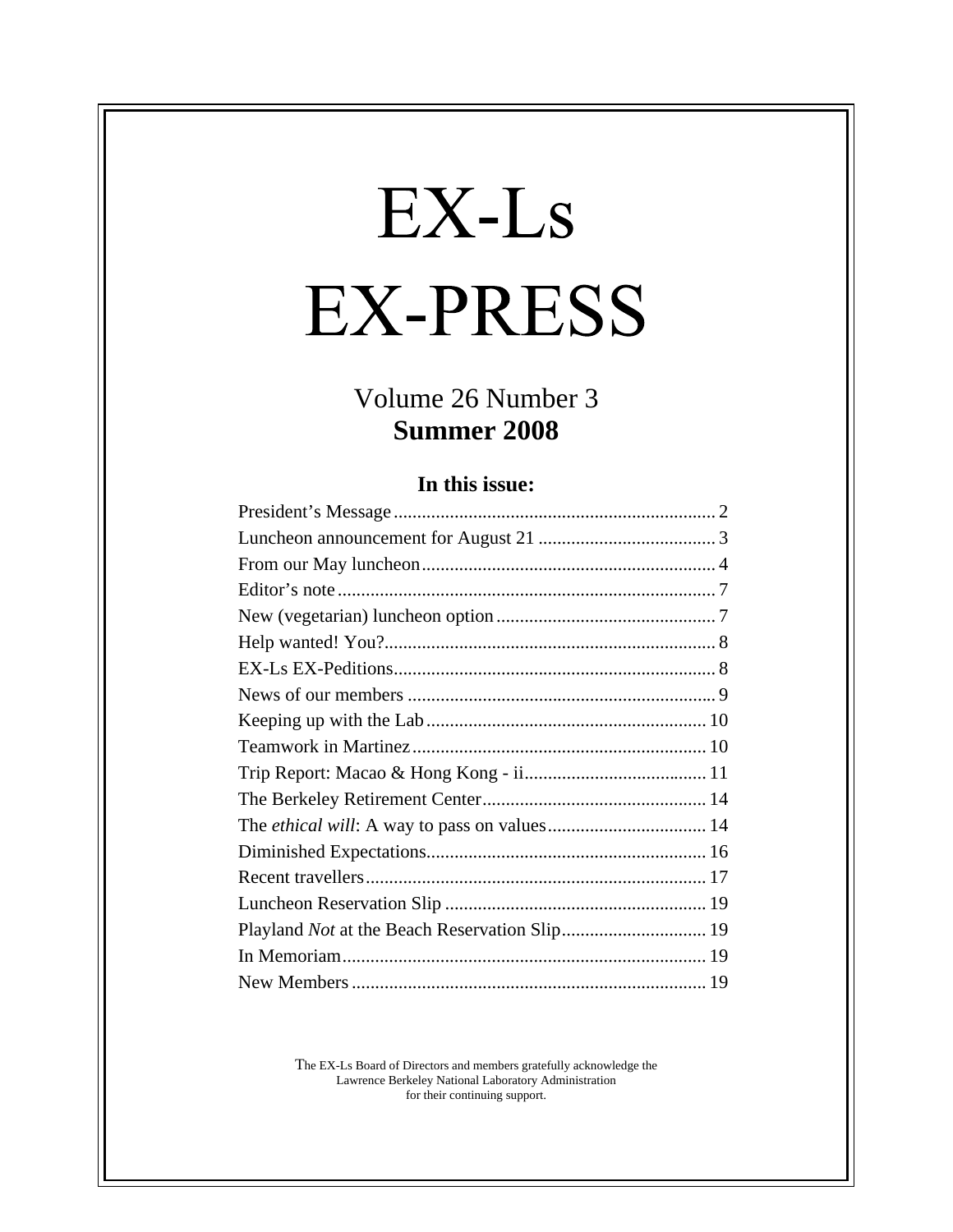Volume 26 #3: Summer 2008 (Published July 2008)

#### **President's Message Jose Alonso**

Summer is settling in nicely, though the haze and smoke is truly daunting! Flying over the Sierras on a recent return from South Dakota I couldn't see the usually crisp, clear high granite peaks. Let's hope the rest of the fire season isn't this bad! Maybe we could pipe some of the water in the Homestake mine out here, they sure have enough of it! May and June have broken 100-year precipitation records, with – now get this! – 50 inches of snow on May 2. Took me 3 hours with a snow-blower to clear 20 feet of driveway. It was all gone in a few days as the temp climbed back into the 70s right afterwards. Even had another 10 inches the week AFTER Mothers' Day…so much for local lore. Ah, the Black Hills! Beautiful place! Come visit!!

But on to EX-Ls business: Many thanks to John Kadyk and Vicky Jared for carrying the EX-Ls flag at the annual Wellness Fair outside the LBNL Cafeteria on June 5th. Vicky reports that "It was good to see 'old' friends and talk them into joining EX-Ls when they retire." You'll recall that last year's Fair brought us many many new members, and I anticipate that this year will not be any different. I'm sure it's in large measure due to the wonderful home-baked cookies that John brought both times. Again, many thanks to John and Vicky and all who came and provided support.

The Lab's Summer Lecture Series is in full swing. One more still to go: Arun Majumdar on global energy (July 29, at noon in the 50 auditorium, free). Contact Beverly Harris (510-486- 5183) in the Public Affairs office if you want to attend for gate passes into the Lab.

Our wonderful secretarial team of Eleanor and Per Dahl has decided to retire after 5 years of dedicated service. Per, you will recall, also served as President of the EX-Ls in 2001. We are most grateful to Eleanor and Per for their faithful service, and certainly expect to continue seeing them at our luncheons and activities. We also now have a vacancy on the UC Berkeley Retirement Center Policy board. We are allowed two representatives; Gene Binnall will continue as one, but the other seat is currently vacant. We're looking for volunteers! E-mail any of your cheerful board members if you're interested.

Speaking of activities, from the poll taken at our last luncheon, we do seem to have an eager and enthusiastic membership that really wants to get out there and kick up its heels! Lots of folks expressed interest in EX-Ls' organized events. Many thanks to Vicky Jared for getting the ball rolling now. Read in this Newsletter the plans we are developing for our first outing in September, to Playland *Not* At The Beach, in El Cerrito. We'll have more information as well at our August Luncheon.

Which, by the way (Dave Stevens will I trust forgive my terrible grammar here), will be at Spenger's on August 21st. Send in your forms without delay! See you all there!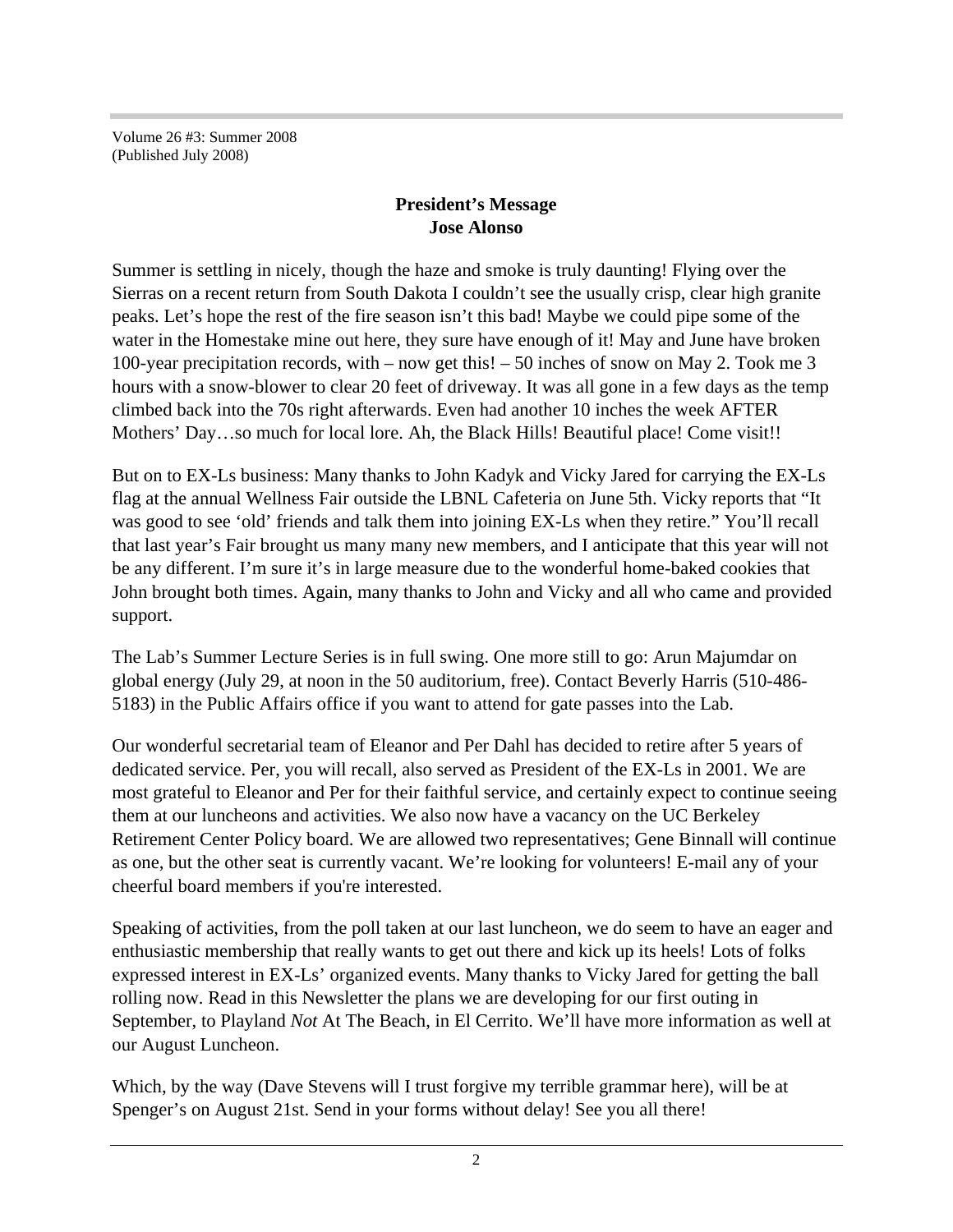

#### **2008 Summer Lunch**

| Date:                | Thursday, August 21, 2008                                                                                                                                                                                                   |
|----------------------|-----------------------------------------------------------------------------------------------------------------------------------------------------------------------------------------------------------------------------|
| <b>Where:</b>        | 1919 Fourth St.<br><b>Berkeley</b>                                                                                                                                                                                          |
| Time:                | <b>No-host Bar: 11:30 AM</b><br>Lunch Served: 12:15 PM                                                                                                                                                                      |
| Speaker:             | <b>Natalie Roe, LBNL Physics Division</b>                                                                                                                                                                                   |
| Subject:             | <b>TBA</b>                                                                                                                                                                                                                  |
| Menu:                | <b>Petrale Sole (lunch salad)</b><br>Shrimp Louis w/ 1000 Island dressing (clam chowder)<br><b>Chicken Linguini (lunch salad)</b><br>Vegetarian: Pasta Primavera or Grilled Vegetable Platter (specify at<br>time of order) |
| Cost:                | \$25 per person (PREPAID)                                                                                                                                                                                                   |
| <b>Reservations:</b> | Please make checks payable to EX-Ls. Send to<br><b>Vicky Jared</b><br>4849 John Muir Road<br>Martinez, CA 94553<br>For regular mail, the reservation slip is on page 19. You may                                            |
|                      | also reserve via e-mail to jaredrv01@aol.com, or telephone at<br>925-228-2145.                                                                                                                                              |
|                      | It is absolutely imperative that Vicky receive your<br>reservations by August 18, 2008.                                                                                                                                     |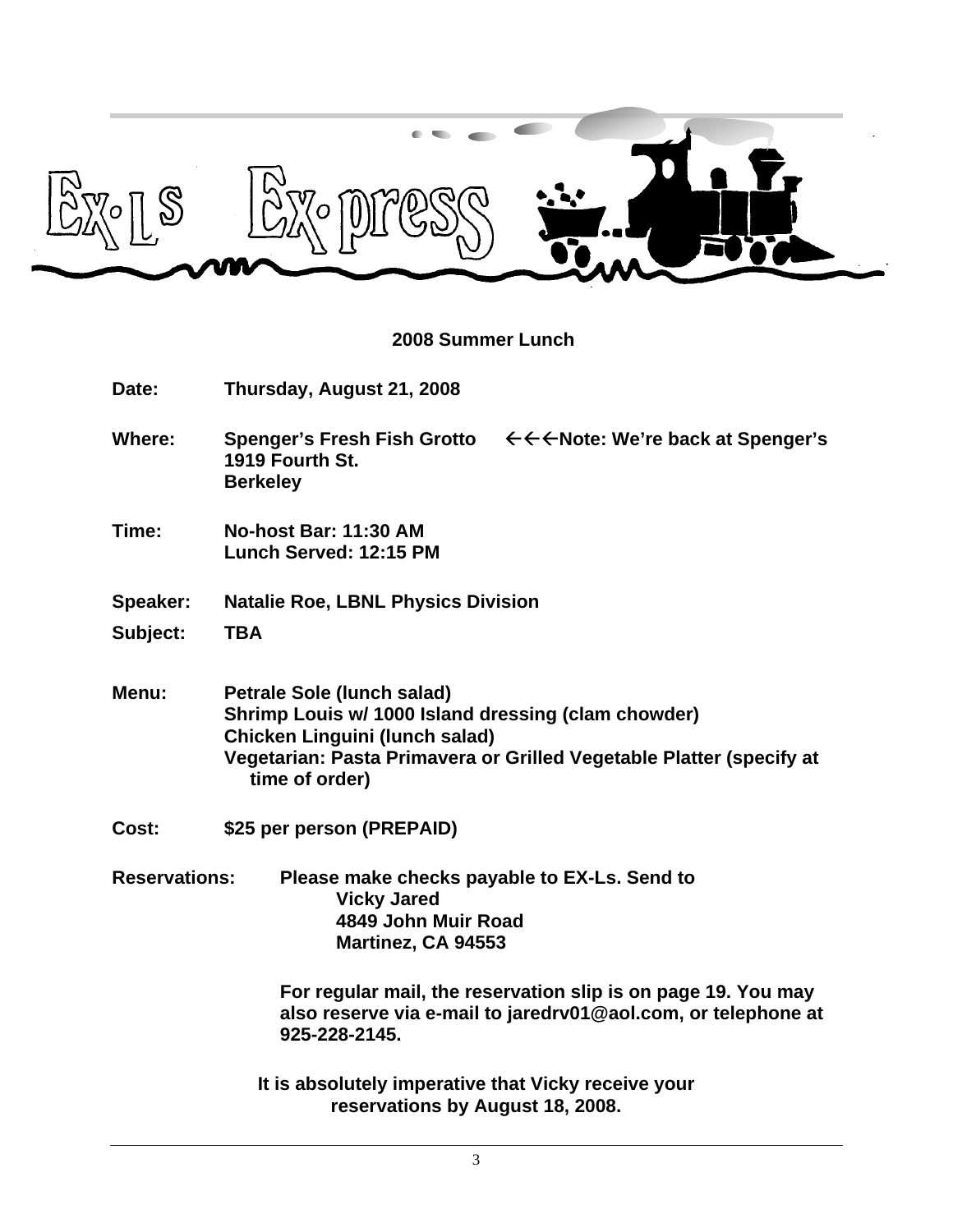#### **From our May Lunch**

*Reported by Don Grether*, who also was our speaker. [So one must assume that any differences between the talk you heard and the one reported here are intentional. *ed*]

# *Watch Out for the Snakes! 21 Biologists and One Physicist in a Rain Forest in Nicaragua*

#### **What it was all about**

In May 2007 Don, his wife Becky, and their granddaughter Briana (then 10 years old) participated in the rain forest portion of a UCLA Field Biology Quarter (FBQ). In a FBQ undergraduates spend the first 1/3 of the quarter in lectures and seminars, 1/3 undertaking research projects, and a final 1/3 preparing reports and giving talks. This FBQ was led by two UCLA faculty members: Greg Grether (Don and Becky's son and Briana's father) in the Ecology and Evolutionary Biology Department and an expert in animal behavior; and Peter Narins in the Physiology Department and an expert in animal communications.

This was the fourth FBQ that Greg had co-led and he had promised Briana, his daughter from his first marriage, that she could go this time. The original plan was for Greg's second wife, Debra, to go along to be with Briana when Greg was working with the students. Then Debra became pregnant and there was no way that she could go with a two year old (Greg and Debra's daughter Paria) and a newborn son (Wiley). So Don and Becky were Debra's substitutes.

#### **Caveat** experimental contract the contract of the contract of the contract of the contract of the contract of the contract of the contract of the contract of the contract of the contract of the contract of the contract of

Don's presentation consisted almost entirely of photos taken by himself, Becky, and Greg. Thus, the following is at best an attempt to give some of the flavor of the trip.

#### **Getting there**

The group (22 in all) flew on American Airlines from LA to Miami, and then to Managua, Nicaragua. Half of the group then flew on the La Costena Airlines morning flight to the town of San Carlos on Rio San Juan, with the rest coming later that day. The airplane was a one engine Cessna that held 12 passengers. There were no flight attendants, no seat assignments, and the pilots spoke not a word to the passengers.

From the one room airport at San Carlos we went by taxi through the dusty and poor town to the dock area where we boarded *River Girl*, a "panga" -- a small boat with a large engine -- for the trip on Rio San Juan to Refugio Bartola, which was to be our home (the Field Station) for the next 2 ½ weeks. Along the way we had to disembark at El Castillo, a small river town named after the Spanish castle that is on the top of a hill overlooking the river. There are rapids at El Castillo, which the panga had to carefully maneuver through while we passengers walked through the town and picked up the panga on the other side of the rapids. Which also explains the castle, as when Spain owned much of South America pirates would come up the river to steal the Spanish gold. When the pirate ships had to slow down for the rapids, the Spanish would use large cannons to bombard the ships from the castle.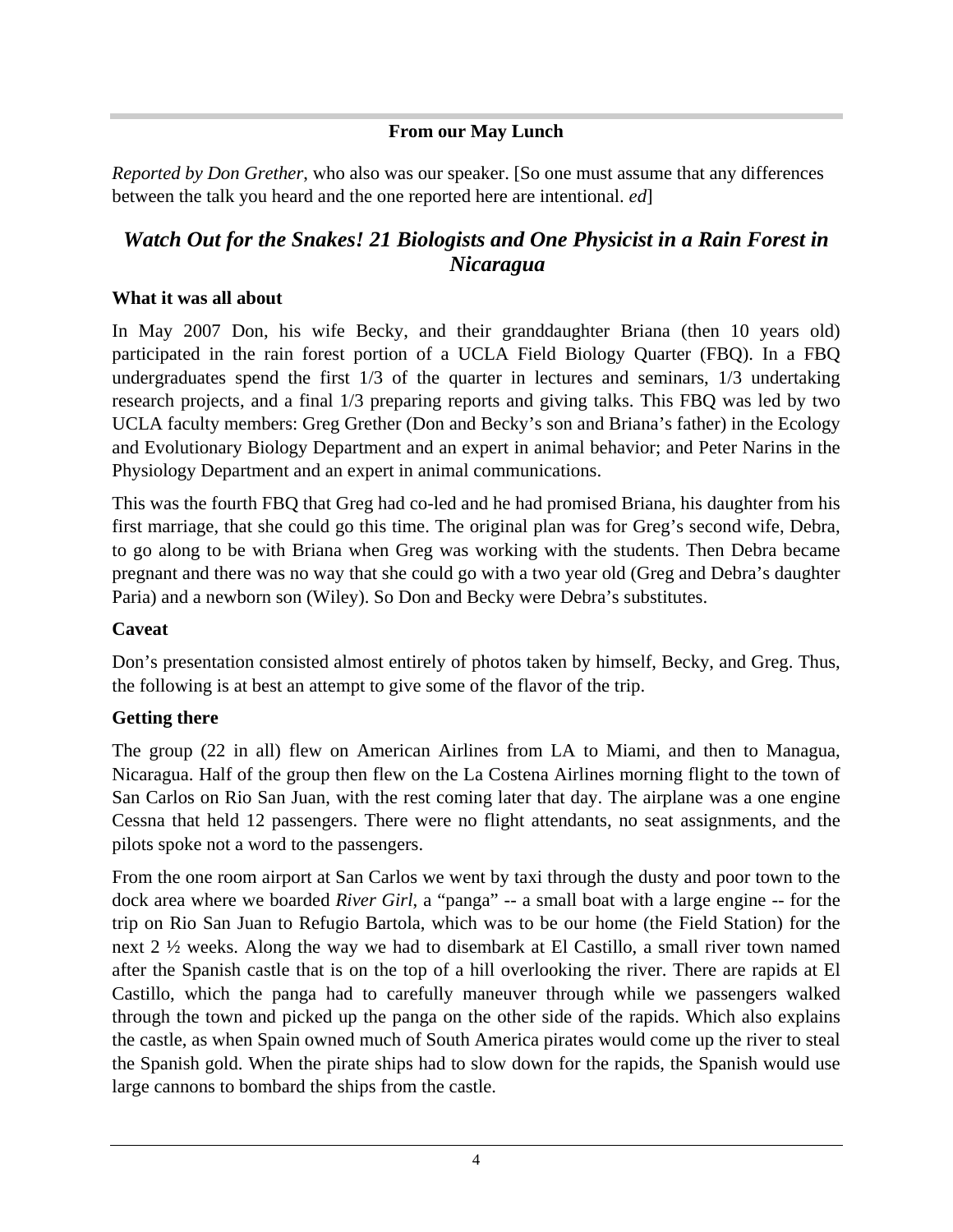#### **Refugio Bartola – the Field Station**

Refugio Bartola is at the conjunction of Rio San Juan and Rio Bartola, right across Rio San Juan from Costa Rica. The center of activities was the Pavilion – a 12-sided polygon with open sides and a thatched roof. Our rooms had shutters but no windowpanes, no electricity, no hot water, and usually (but not always) cold running water. The beds had mosquito netting, but there were actually very few mosquitoes. More annoying were bites from other types of insects.

Half of each day Becky and Don would be at the Field Station with Briana. She was out of school for almost three weeks, so Becky's role was the rain forest equivalent of "home schooling". Don caught up on his reading. The other half of the day we would go with Greg on either a hike in the rain forest or a trip up Rio Bartola in a dugout canoe.

The Field Station had a Diesel generator that would power lights in the Pavilion in the evening and also provide power to electrical outlets so that we could recharge batteries for computers and cameras. In the evenings there was enough light that we could read, play games, and the students could work on their projects.

Although the kitchen was primitive by our standards, the food was very good and plentiful. We had red beans and rice every meal, but also chicken, beef, fish, eggs, vegetables, fruits, cereal, and breads. The staff spoke only Spanish, and the only English word we ever heard them speak was "Briana". Fortunately, Peter Narins is fluent in Spanish, and Greg and several of the students are reasonably conversant, so communications were usually not a problem.

Bartola is at about 100 feet above sea level and about 10 degrees north of the Equator. While warm and humid, it was rarely uncomfortable and then only in advance of a rainstorm.

#### **The Rain Forest**

The rain forest was literally a short walk from the field station. There was a network of trails marked with colored tapes – thus the red trail, the blue trail, etc. The forest consisted of tall trees that formed a canopy, and smaller trees, bushes, and plants that made use of what little sun filtered down through the canopy. The vegetation was thick enough that venturing off the trail could be a problem in that there were no landmarks and one could easily get disoriented. Using a compass was the way to navigate back to the trail. Don's image of a rain forest was that the ground was flat, which turned out not to be the case. Another title for this talk could have been "hills of mud" given the almost daily showers and humid conditions. Don and Becky were thankful that they had followed Greg's advice and brought their "senior citizen" walking sticks.

The forest was laced with streams, Rio Bartola was accessibleto the dugout canoes (with some shallow parts that required us to get out of the boat), and there was a pond close to the Field Station. Flowers were relatively scarce, but for the most part very different from what we are used to in the US. Given the humid conditions and many fallen logs, fungi were abundant, ranging from the ordinary to the truly exotic. But the "critters" were the focus of attention. There were many varieties of insects, frogs, lizards, snakes, and birds, as well as some "one of a kind" species that defied easy classification. The rivers and the pond had caimans, which are in the same family as alligators and crocodiles. There were three species of monkeys: spider, capuchin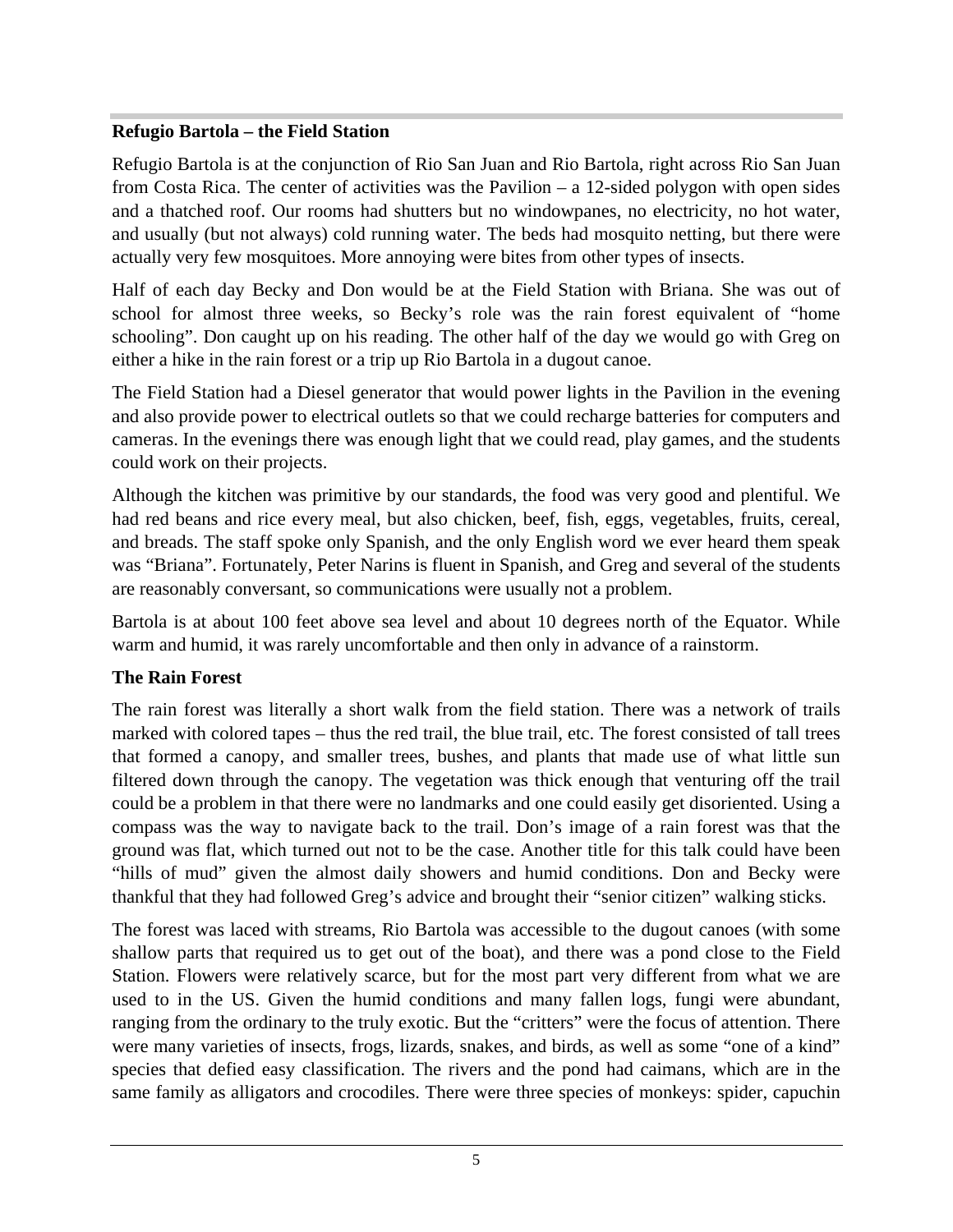(the organ grinders' monkey), and howler. The monkeys tended to stay in the canopy but made their presence known by the thrashing of leaves and branches as the they moved from branch to branch and tree to tree. The aptly named howler monkeys would start howling at 5:30 am, then throughout the day when disturbed. Mammals tended to be timid and elusive, but we did see a couple of wild cats and large rodents.

Several of the critters were particularly memorable. One is the basilisk lizard, a member of the iguana family. The adult male could have been the role model for the dragon. But they are best known as the "Jesus Christ Lizards" for their ability to scamper across water to avoid predators. Another was an ocelot, a beautiful wild cat, that while not captive hung around the ranger station across the Rio Bartola. There were strange insects so tiny that they could only be appreciated under magnification. Don dubbed one the "fiber optics bug" as it looked as if it had a bundle of fiber optics sticking out of its rear end. Finally, there was the oropendola, a large bird whose nests hang like pendulums from tree branches and whose "song" is a classic jungle sound.

#### **Getting Back**

We essentially reversed our steps, taking *River Girl* from Refugio Bartola to San Carlos, the one engine Cessna to Managua, and American Airlines to LA. In Managua we had one and a half hours to shop in a market before it closed. The little shops were filled with all manner of colorful items, too many to really see and too little time to do more than buy a few presents for the folks back home. We finished our FBQ experience that evening by, of all things, eating in a Chinese restaurant with a sound level that made talking to the person next to you almost impossible. A far cry from the gentle sounds (aside for the howler monkeys) in the rain forest.

#### **Post Script**

While there were some glitches along the way, all in all we thoroughly enjoyed the experience and look forward to another opportunity for a similar adventure.

#### *Luncheon Attendees:*

Jose Alonso Shirley Ashley **Andy DuBois** A. David Johnson Bob Avery **Example 3** Tom Elioff **Solution** John & Ann Kadyk Dick Baker Ed & Pauline Fleischer Winnie Baker Guest Joanne Lambert Tom Beales **Solution** Paul Gee **Rich LaPierre** Rich LaPierre James Bettencourt Gene & Myrna Binnall **Don & Becky Grether** John & Barbara Lax Jerome Bucher Geores & Katie Buttner Bob Harvey Katherine Lucas Jim & Ann Carroll Franklin Choy **Example Server Winnie Heppler** Bob Miller Winifred Corniea **Guests Ted Hittell & Cap Donald Miller** Donald & Pat Cowles Capra Capra Capra Ken Mirk Per Dahl Egon & Annette Hoyer Janis & Ned Dairiki Victor & Nancy MontoyaSybil Donn Vicky Jared Andy DuBois A. David Johnson Tom Elioff John & Ann Kadyk Robert & Valerie Fulton Guest Joanne Lambert Paul Gee Rich LaPierre William Gilbert **James Haley Senside Branko Leskovar** Bob Harvey **Example 1** Katherine Lucas Ingeborg Henle Winnie Heppler Ron & Marijean Huesman Victor & Nancy Montoya

Capra Vicky Jared A. David Johnson John & Ann Kadyk Joseph Katz Rich LaPierre Bud Larsh John & Barbara Lax Branko Leskovar Katherine Lucas Priscilla Magee Bob Miller Donald Miller Ken Mirk Sandy Mocco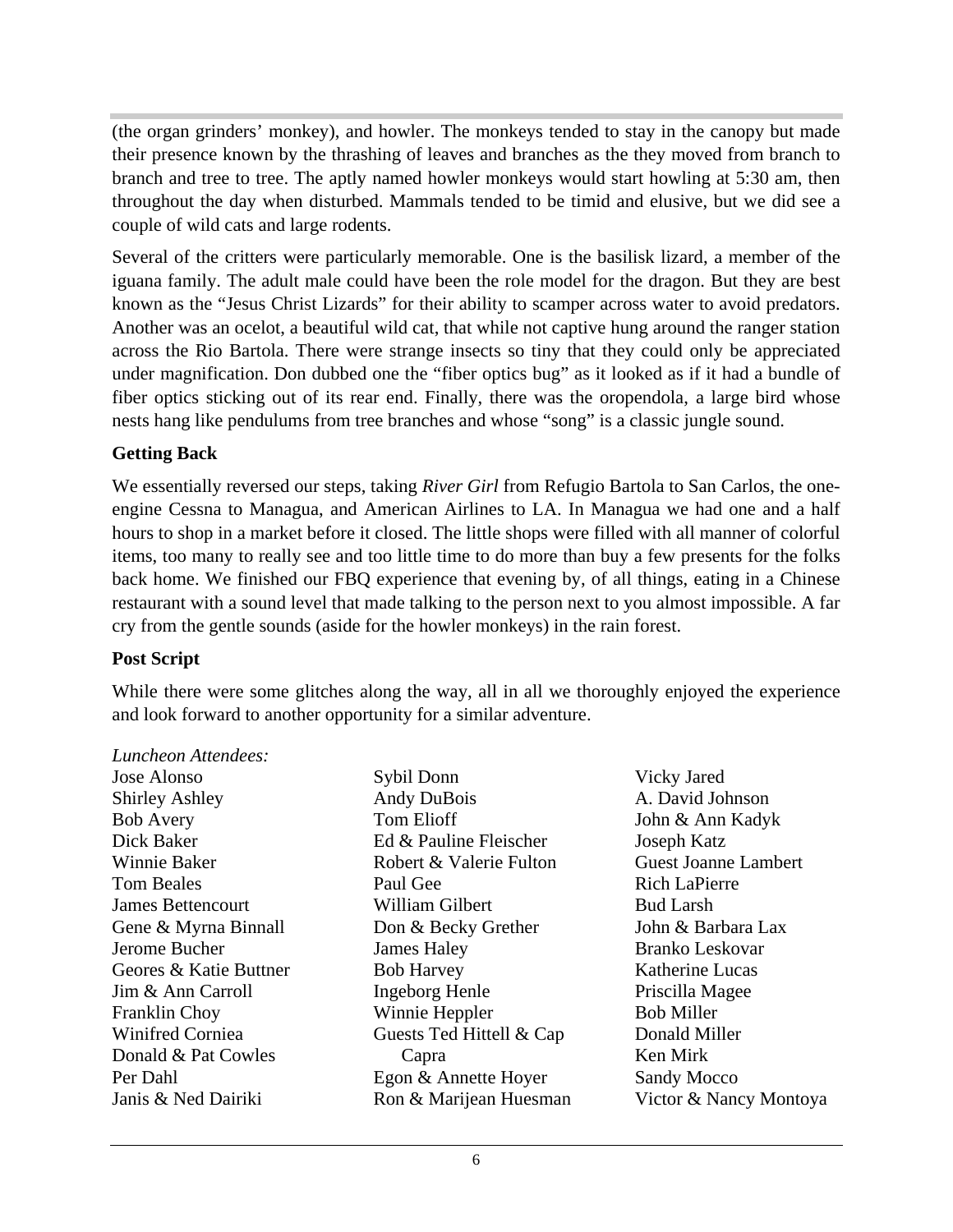Susan Quarello-Schuch &

Gerry Moore George & Reni Shalimoff Mack & Ann Morgan Brenda Shank Special Guest John Keller, Marty Morimoto **Starr Shulman** 100 years old (photo 100 years old 100 years old 100 years old (photo Bob & Jeanne Mortiboy Robbie & Mary Smits below) Brenda Shank Special Guest John Keller, Starr Shulman and 100 years old (photo Robbie & Mary Smits Dave & Sally Stevens Dick Wolgast

Allan Zalkin Special Guest John Keller, 100 years old (photo below) and the set of  $\mathcal{L}$ 



#### **Editor's Note**

We may have an *EX-Press* first with this issue: The luncheon-speech reporter is reporting his own luncheon speech. My apologies to Sandy Mocco, who should have been on April's "new member" list; the omission is rectified in this issue. I'd like to thank Janis Dairiki for sending me the articles that formed the basis of the ethical will and diminished expectations notes in this newsletter. The response to our questionnaire about local expeditions was sufficiently positive that the Board is planning an initial outing for the next quarter; see the note on *EX-Ls EX- Peditions*, below. If that is successful, we shall consider scheduling some of the more out-of-theway or more expensive options over the next several months. We are also starting a new column with this issue: *Recent Travellers*, in the hopes that this might facilitate a useful exchange of information between those who have recently returned and those who might soon be going. This is definitely NOT limited to exotic climes and distant countries; domestic and off-beat local trips are of interest, too. And we shall continue to put pad and pen on the tables, and we encourage you all to scribble us a note as to what you are doing; we would like to maintain – and expand – the "news of our members" – but we can't do that unless you tell us what you're doing. As always, articles or ideas for articles are welcome; the deadline for each issue is ten days after the preceding Board meeting (a full year's schedule is listed on the back cover; notice that the meetings now start at 3:00 on the dates listed). You can contact me at david stevens@comcast.net, at 1107 Amador Ave, Berkeley 94707, or 510-524-2904. // dfs

#### **New Luncheon Option**

Spenger's has graciously allowed us to add a vegetarian option to our luncheon choices, with the added advantage that you can choose between pasta primavera and a grilled vegetable platter at the time of ordering.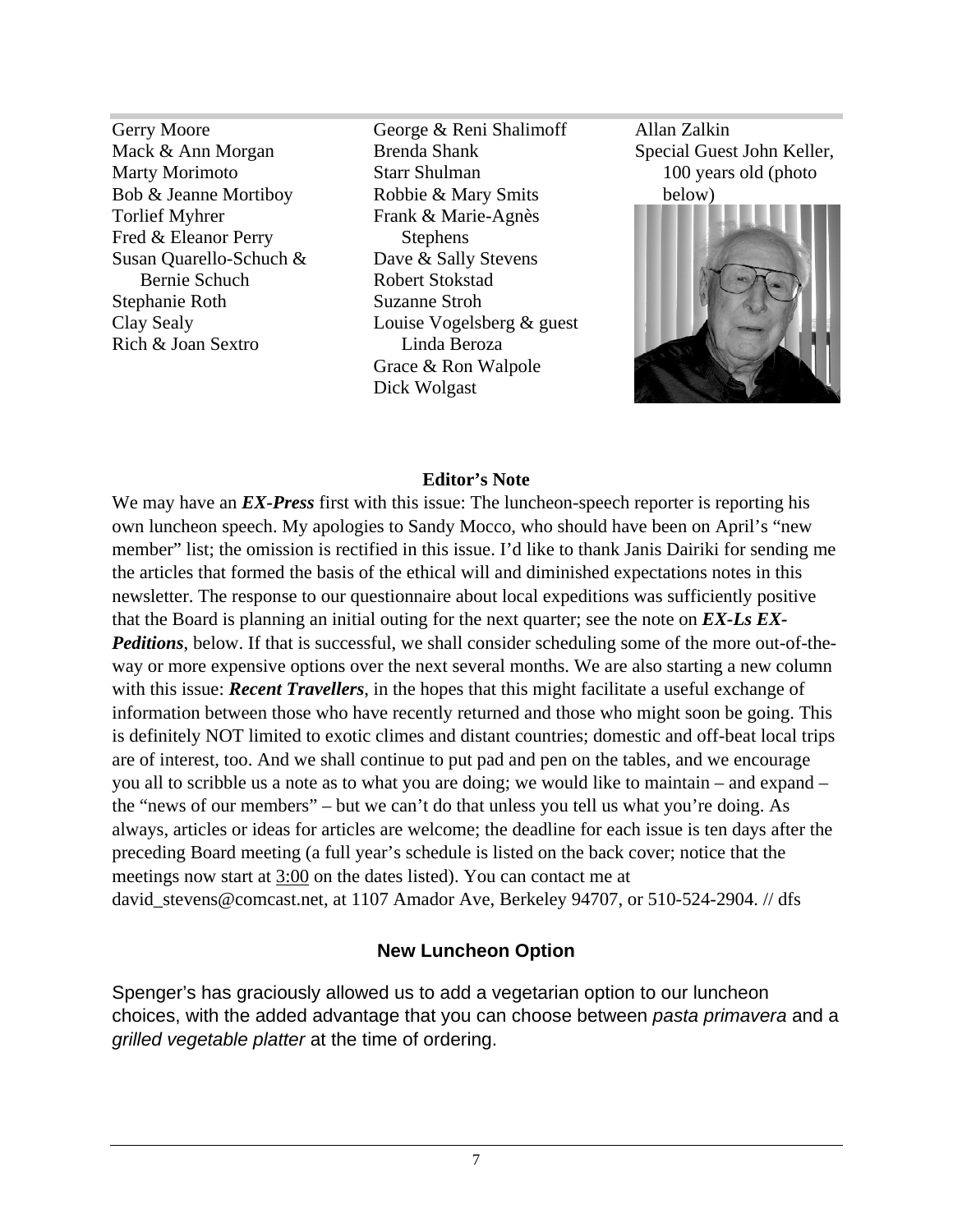# **Help Wanted! You?**

Up to two UC system retirees from the EX-Ls membership may be appointed by the EX- Ls Board to serve as representatives on the UC Berkeley Retirement Center (UCBRC) Policy Board. They represent the EX-Ls in support of the UCBRC, and provide liaison between the UCBRC Policy Board and the EX-Ls Board. The terms are normally for two years, but we are seeking someone to fill a one-year term replacing one of the current representatives. Meetings are held on campus, usually in the Faculty Club. They are typically held about once per quarter, although leadership changes at the Retirement Center have necessitated more frequent meetings recently. Our representatives get to keep up on the latest services and activities of the Center that benefit our members and to be aware of the larger picture of changing UC retiree benefits. Interested? Please contact Gene Binnall at 234-8135 or Suzanne Stroh at 524-1953.

#### **EX-Ls EX-Peditions**

The comments received at the May luncheon expressed sufficient interest in additional activities that Your Board has decided to schedule one or two field trips on a trial basis. We shall begin relatively inexpensively and close to home with a visit to **Playland (***Not* **at the beach)**, at San Pablo and Jefferson in El Cerrito (approximately halfway between the El Cerrito and Del Norte BART stops, but slightly closer to Del Norte).

This Playland includes everything you expect *except* the salt air, including a penny arcade, active pinball and video game machines [bring lots of change!], two *Laughing Sals*, and antiques and artifacts from the Sutro Baths, Whitney's Playland, Coney Island, and Riverview. We expect to have a slot on Thursday, September 11, but as *PNatB* is a volunteer organization, there may be difficulties in ensuring enough docents. Should that be the case, we'll have to reschedule, perhaps on a Sunday, and will let all those who have reserved as well as everybody on our e-mail alert list know what's happening. You will find the reservation form below the luncheon reservation form on page 19. Assuming we get at least 15 attendees, the cost is \$8 for youth (up to 14) and seniors (55 and over), and \$13 for everyone else. You can get an extensive preview of what they have to offer at their website: playland-not-at-the-beach.org.

There was also significant support for a *Potomac* cruise, a docent tour at the Blackhawk auto museum, and a day at the races (Golden Gate Fields), but they were thought to be either too pricey or too far away for our initial effort (but we may try to do one of them in the Fall). Other suggestions included the SF Ferry Building, Yosemite, the Culinary Arts Academy [should manage to get a good lunch out of that one!], CA Academy of Sciences, Taos House (Eugene O'Neill's) in Danville, a walk in a(n unspecified) park, the *Jeremiah O'Brien*, John Muir House, EBMUD, Santa Cruz, the Sundial Bridge in Redding, SF City Hall, and "the rooftops of San Francisco" [which sounds interesting, but a brief web search elicited no hits].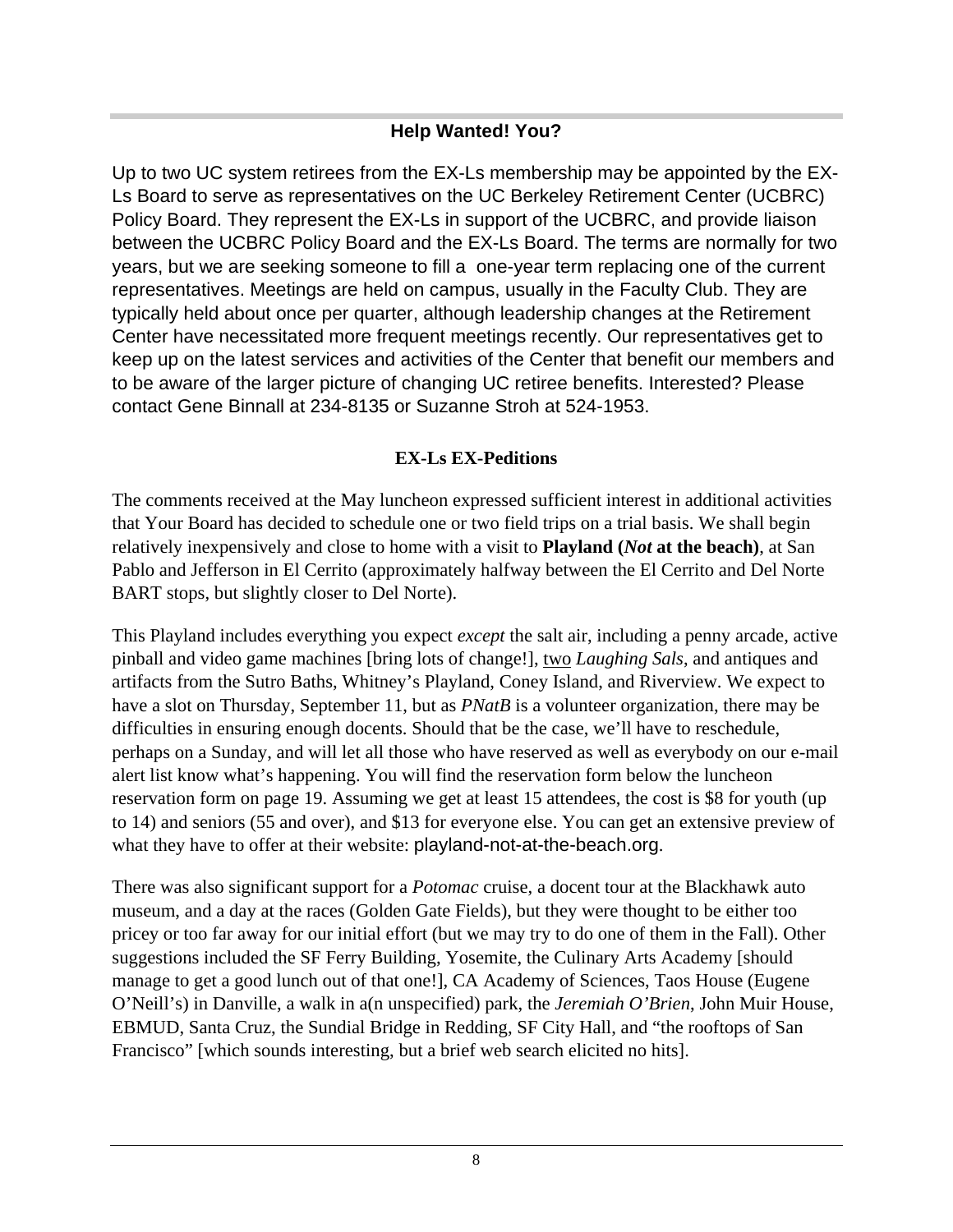#### **News of our members**

**Lost Life Member:** We have lost track of Life Member **Esther Colwell**; if you know her current address, please contact Suzanne Stroh, 530 Curtis St, Albany, 94706, 510-524-1953, scstroh@gmail.com.

**Bud Larsh & Brenda Shank** reported enjoying **Nylan Jeung's** "fantastic paintings at the El Cerrito Community Center" in April.

The indefatigable **Geores Buttner** is planning on representing "Seniors in Motion" in the Escape from Alcatraz Triathlon on August 24. That involves a swim from Alcatraz to Crissy Field in SF (about 2 miles), then a one mile run to his bike, followed by a 13-mile bike ride to and in the Presidio, and finished off (one hopes not literally) by a 10K run. He says that if he doesn't drown he'll probably make it.

May was the month for appletalk at one table: **George & Reni Shalimoff** talked about how the hot weather we were having was not good for growing apples on their property. **Frank & Marie-Agnès Stephens** chimed in about how wonderful the apples tasted on a farm they used to visit toward the end of the year. And **Dick Baker** told how they made apple pies in the winter in Kentucky after cutting the apples up and drying them on their roofs in the summer. **Bernie & Susan Quarello-Schuch** were core members of the group.

Unless we include **Don & Becky Grether's** adventures in Nicaragua, the only self-reported travelers at this luncheon were **Janis & Ned Dairiki** (Petra ("incredible"), in Jordan, and Rome.) Post-luncheon, **Dave & Sally Stevens** did some wine-tasting and birding (puffins at Haystack Rock, Cannon Beach) in Oregon. The week after they were there, a peregrine that is probably nesting on the rock severely damaged a bald eagle that was foraging in the neighborhood: stooped down and broke the eagle's wing. Also, as reported after the luncheon, **Bob & Valerie Fulton** took a couple short side trips while en route to the April CUCRA meeting at UC Riverside. About 20 miles north of Mojave is Red Rock Canyon State Park. It has several highly eroded, layered cliffs that are fascinating to see. The softer layers are eroded into columns that look like hooded figures straight from the cathedrals of Europe. These are easily seen from the road, but there are also several hiking trails into some of the smaller side canyons. Then, too, April is the month to see the Antelope Valley California Poppy Preserve west of Lancaster. They hit it at just the right time, and the poppies were spectacular. Many hillsides covered with poppies, with occasional lupine for contrast. A number of trails wind through the poppy fields, and there is an interpretive center.

We hear through non-EX-Ls sources that **Helen Tryon** has had a difficult quarter: She fell in mid-April and suffered a hairline fracture, and her husband **Warren** passed away in early July.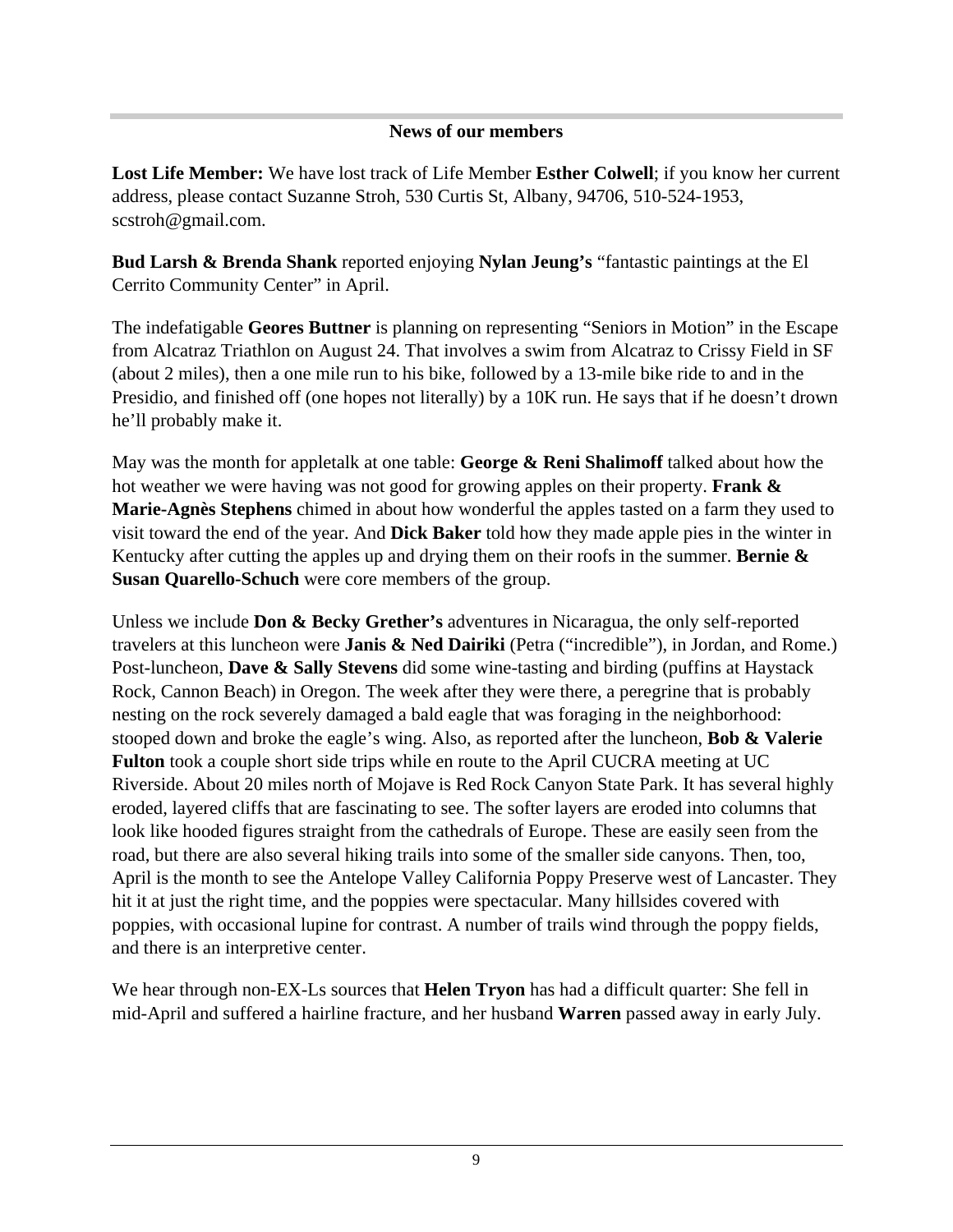## **Keeping Up with the Lab**

**The 3% Club:** The recent election of George Smoot to the National Academy of Sciences, brings Berkeley Lab's representation in the NAS to just under three percent of the total membership.

**LBNL on the Web:** The Public Affairs Department has redesigned the Lab's homepage and created a new suite of web pages, including a News Center (accessible through the homepage), and an Employee News Center and a YouTube website, both accessible through the News Center *Web Feeds* link.

**Foreign Relations:** Both Chile and China have been seeking the Lab's advice on energy conservation and sustainable energy technologies.

**Bet you didn't know this:** The inventor of the neoprene wetsuit, Hugh Bradner (who died on May 5 at the age of 92), once worked at LBNL.

In addition to the above, regular Lab publications may be scanned at the following URLs; links to all three are available through the EX-Ls home page on the web [\(www.lbl.gov/ex-l-express](http://www.lbl.gov/ex-l-express)). Warning: As indicated above, the Lab is changing its Web presence, so one or more of these URLs may become obsolete at any time. We shall provide the new URLs as they become available.

The Berkeley Lab VIEW Newsletter <http://www.lbl.gov/Publications/Currents>

LBL Today (Daily news from LBL) <http://www.lbl.gov/today>

Science @ Berkeley Lab <http://enews.lbl.gov>

#### **Teamwork in Martinez Geores Buttner**

The 40<sup>th</sup> Martinez Luka Sekulich Brickyard Race (4-mile or 8-mile run/walk): 300 or so participants; estimate at least half did the 8-mile run; only one of them (guess who?) was over 70. As evidenced at the award ceremony, there were at least three runners in the 4-mile, 70-year-old division. A touching moment occurred during announcements at the start line when the race's founder, Luka Sekulich, was introduced. He is very tiny, and very old, and, judging by the tears shed and the hug given him by the announcer, who was three times his size, apparently very well loved by those who know him. (I discovered later that Luka, for 29 years, taught classes at Alhambra High School and was their cross-country-running coach as well.)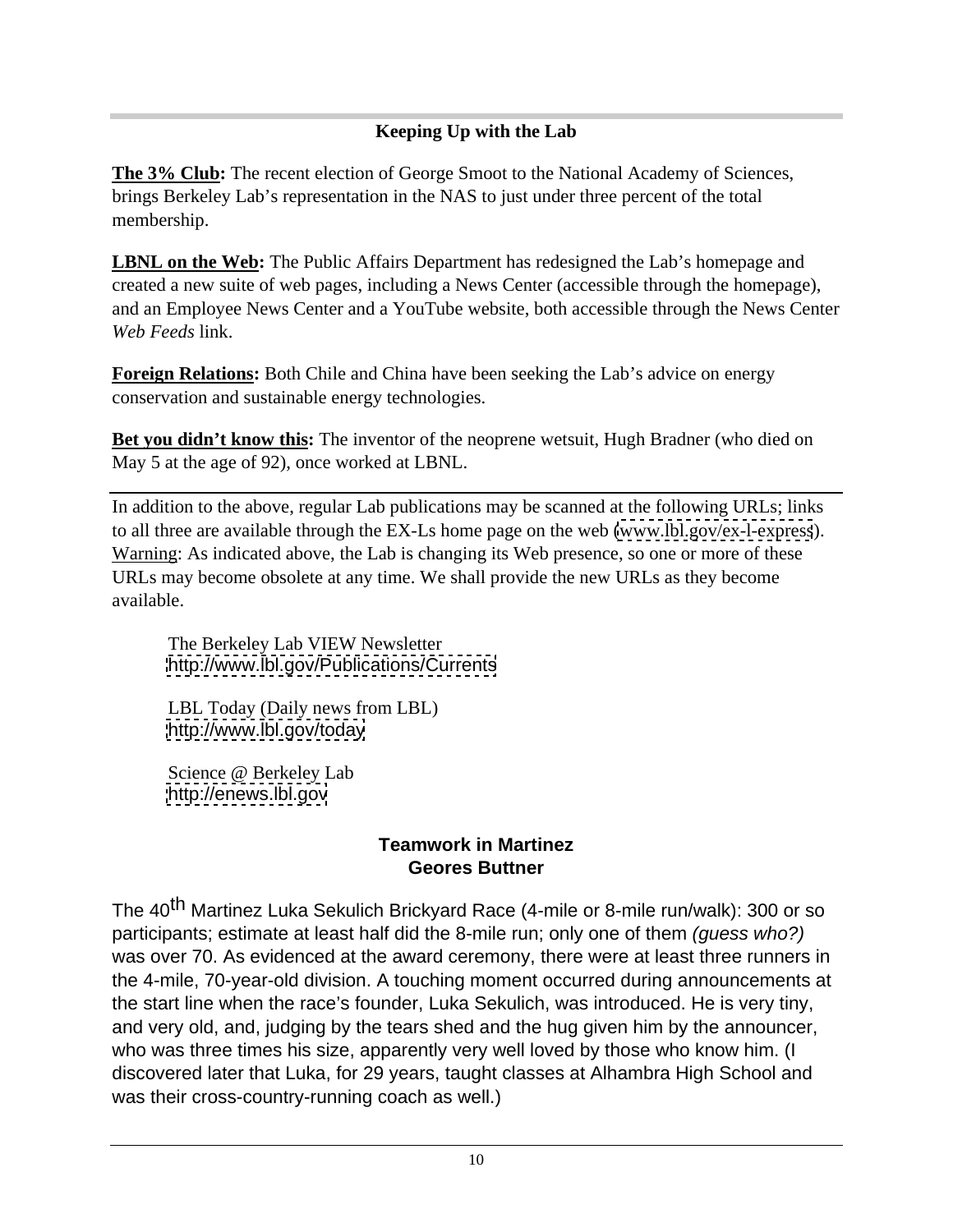Ready/set/go! There were absolutely no level stretches on the race course more than 10 feet long. Of the grades, there were more that went ^ than went v. Mathematical proof of the up/down ratio became evident when a particularly attractive young damsel crossed the finish line in front of yours truly, who had been passing her on the downhill slopes, but falling behind her the on the uphill slopes.

The 4-mile race had a turn-a-round at the 2-mile mark; after that point, the lack of competition in the 8-mile, 70-year division, became apparent; which seemed like a good excuse to slow down and enjoy the scenery. The vast majority of the course follows along Carquinez Scenic Drive within the confines of Carquinez Strait Shoreline Park. The road originally was the only route between Martinez and Port Costa, but has since been closed through the park and now ends at an old brick manufactory, known as, appropriately enough, The Brickyard, a convenient four miles from the start of the race. Between negotiating the many potholes and cracks in the pavement, the curves in the road (and some of the curvy competitors) and the rest of the scenery got to be enjoyed as well. It definitely was a beautiful day to peruse the waterway: Across the Carquinez Strait is the shoreline home of Benicia; looking east was the broadside view of the graceful arc of the Benicia-Martinez Bridge with the vast and sky-reflecting blue Suisun Bay as a background. There were lots of smarter folks, who were just out for a stroll, taking in the panoramic view (plus saving the cost of an entry fee) that morning. But none of them received a used brick trophy with a little brass plate stuck to it and with "First Place in the 70's Division" professionally engraved on it for free. Well, maybe not quite for free. But the camaraderie was definitely free, free and easy and plentiful: Running is a team sport, no doubt about it; in fact it's a team sport bordering on the 4<sup>th</sup> dimension. The contract of the contract of the contract of the contract of the contract of the contract of the contract of the contract of the contract of the contract of the contract of the contract of the contract of the

Never have been aware of the Blue & Gold at Memorial Stadium cheering on any other colors, nor the Crimson & Gold at Candlestick Park, nor even the jolly Silver & Black, including their friendly fans of course, pumping up the opposition with cheers during that team sport competition. Yet, as personally witnessed by this middle-of-the-pack runner, in a race with two turnarounds in it providing face-to-face confrontation with the competition, what you hear from the also-ran contingent is encouraging comments directed at the opposition, who are on their way back to the finish line. Then, at the finish line, and even before the finish line when the victors are doing their cool-off jogs back along the race course, the scenario is reversed, with the winners shouting inspiration; great job, good run, go for it, and, Luka! Luka! Luka!

#### **Trip Report: Macao & Hong Kong – ii Tracy Baker**

[Note: This is the second of two excerpts from the journal of an extended tour of China taken by Winnie and Tracy Baker. The first excerpt was published in our April issue, and the full journal is available from Winnie, winevelyn@sbc.global.net. //ed]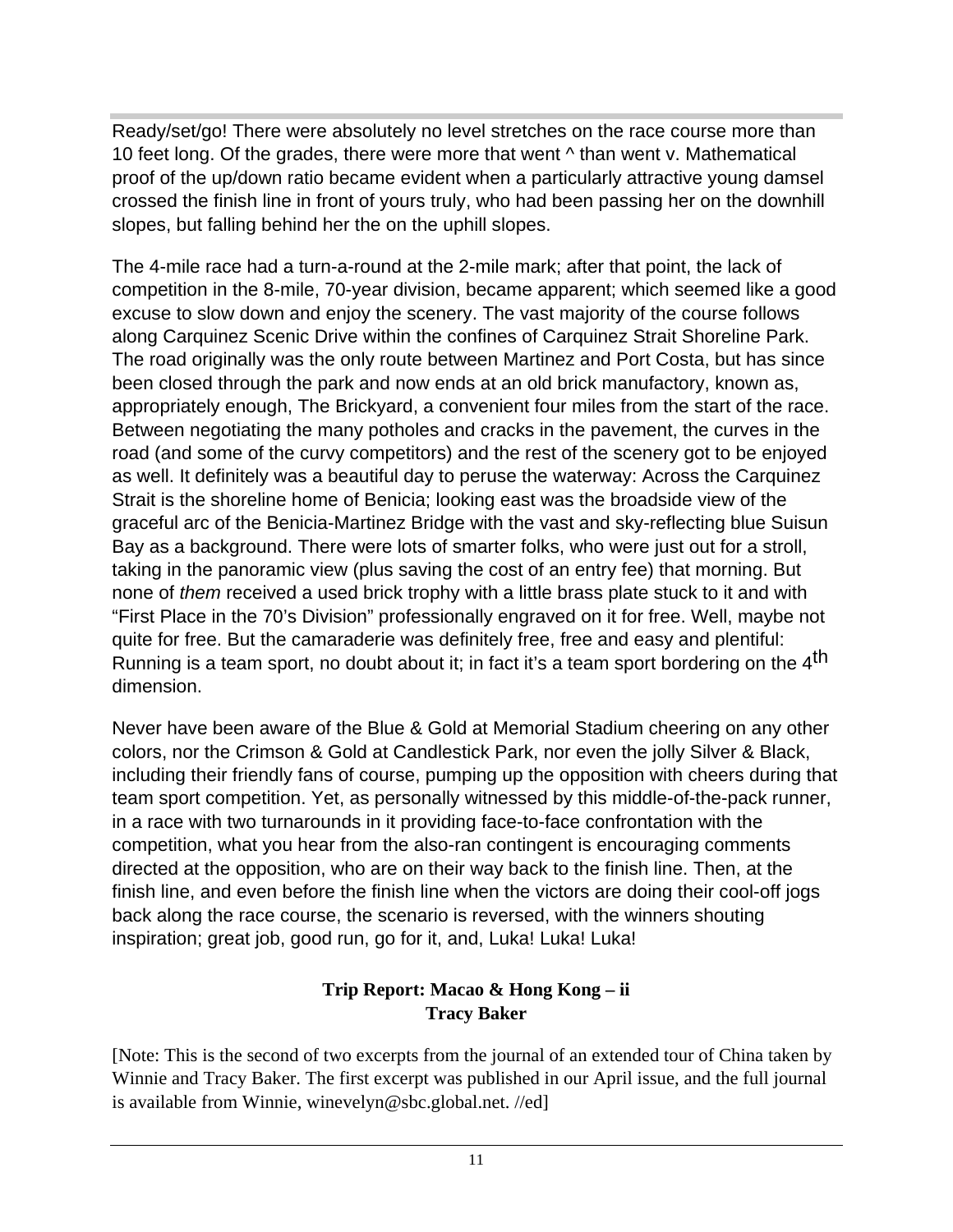#### **Kicking Buddha's Gong In Old Hong Kong**

After a hearty breakfast we jumped on the turbojet ferry and headed off for a day in Hong Kong. I should clarify that there is no such thing as "jumping" on the Turbojet or any other way you choose to leave or reenter Macau and Hong Kong. They are still run as separate entities and, as such, you must go through customs every single time. This is a huge pain in the backside as the lines can be horrific, tying you up for hours just to make a daytrip. You have to keep filling out custom forms and hand over your passport, then wait for the rest of your group to make it through. It is maddening and is obviously the Communist Government's way of keeping mainland Chinese from fleeing the country in droves.

We docked and started our own little tour with a trip through the 1906 Beau Arts Western Market building. We then wound our way up to Hollywood Street and then down to Ladder Street. It was like a little homecoming as this part of Hong Kong reminded me a lot of parts of San Francisco. Ladder Street consists of steps that go up, up, up, just like Telegraph Hill in North Beach.

We stopped and explored the Man Mo Temple (a temple a day keeps the bad luck away!) and then made our way down to the Star Ferry terminal for the crossing to Kowloon to meet up with our tour.

The tour guide picked us up at Renaissance Hotel and we were whisked off back through the Cross Harbor Tunnel to the Hong Kong side again. If we had known we would have just stayed on the Hong Kong side and met the bus at our first stop, the Victoria Peak Tram. This little engine that could has been traversing Victoria Peak since 1888. One could just picture the prim and proper Victorian English colonists boarding the tram for a little jaunt to the top. Nowadays, a jaunt to the top will land you in midst of a slew of tourist shops and restaurants, but the view is spectacular.

Back on the bus, we went to the far side of the island to Stanley Bay and the famous Stanley Market. Winnie and I found a series of signed prints from local artist Lee Ngo on closeout and decided to splurge on five of them. Other than that, the Stanley Market isn't much different from most of the other Chinese markets we had frequented throughout our trip. The bus continued on its round-the-island tour past Repulse Bay and Aberdeen. We wrapped up and parted ways with some of our group who decided to stay on for more. We chose to rush back to Macau to catch the dinner that night and were we glad we did.

The buffet included table after table of traditional Portuguese and Macanese foods including delicious lamb chops and pastais, a wonderful custard tart that we had come to love in Portugal. It is rare to have buffet-style food that is soooo good!

After dinner, the music started up, the dance floor cleared, and we were treated to a talent show of Portuguese and Macanese singers and bands followed by traditional folk dancing. What fun! We didn't make it home until the wee hours of the morning.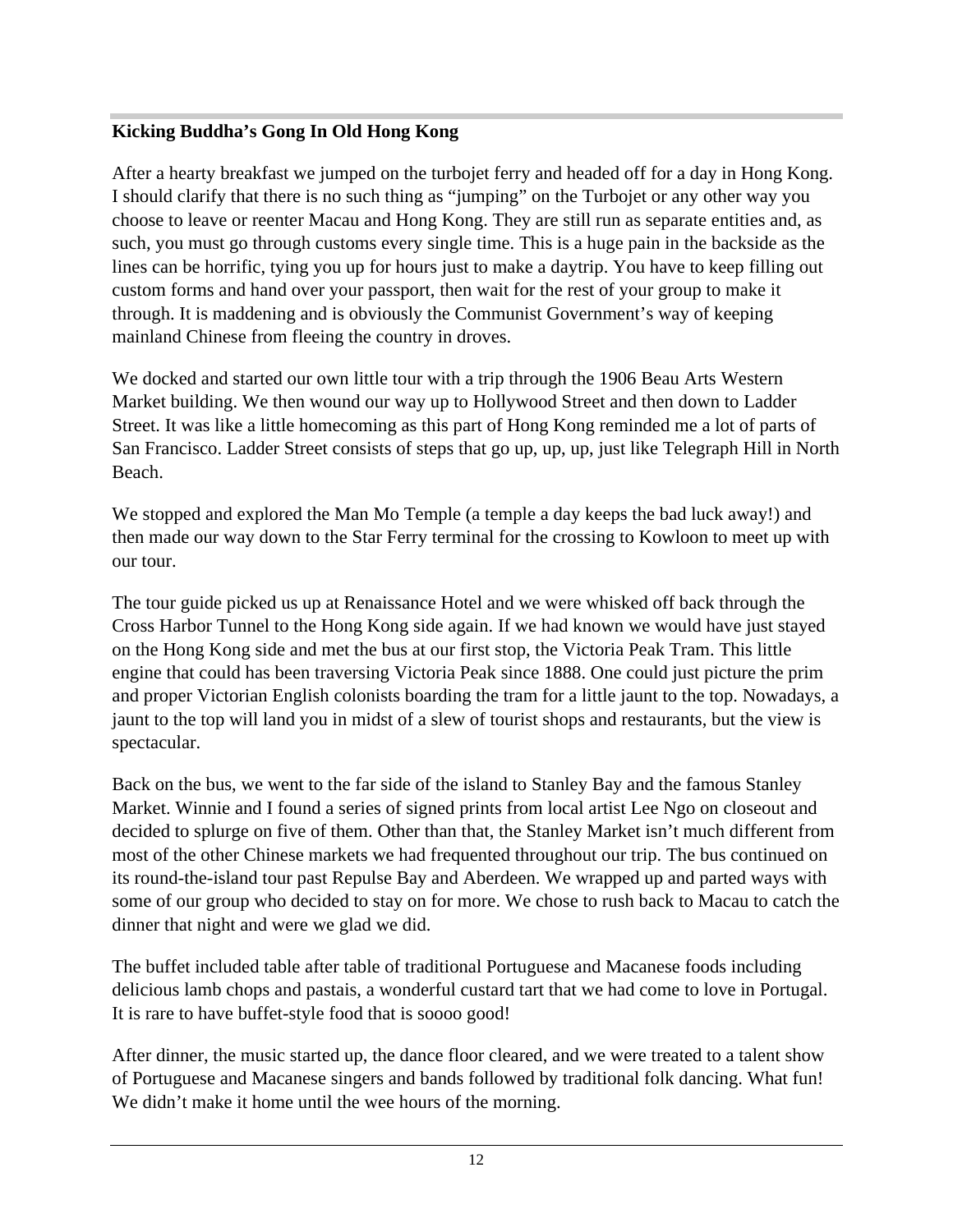#### **Hong Kong, Redux – Light Shows, Fishing Villages and One Big Buddha**

We returned to Hong Kong the next day for some in-depth sightseeing on Lantau Island and to see Hong Kong at night. After the turbojet to Hong Kong, we transferred to a ferry to Lantau and caught the bus to the Po Lin Monastery with its giant bronze statue of Buddha on a hill overlooking it. This is the largest outdoor statue of Buddha in the world and was finished in 1993. We climbed the nearly 300 steps up to the pedestal base where you can buy tickets for a vegetarian lunch to help support the maintenance of the grounds and the Buddha. It is huge!

We then made our way to Tai O, the fishing village built on stilts that sits over the mouth of the Tai O River. People continue to live here as they have for hundreds of years, although the small sampans have been replaced by motor boats. While dried and fresh fish is still sold, many market booths have given way to tourist tidbits. We toured the small history museum noticing that it wasn't all that long ago that this village was isolated and frozen in time. With the building of the new airport and the subway connecting Lantau to Kowloon, it has become so popular that a big bus depot and parking lot take up nearly as much area as the village itself. Time flies when you are having fun and we were surprised to find how late it had gotten. We boarded our bus and our ferry and headed back to Kowloon.

Once on Kowloon, we decided to take the subway out to the famous Night Market. Following the signs we found the steps down to the subway only to find ourselves in the middle of a shopping mall. I retraced my steps following the signs that said TRAIN…and ended up at the train station where we nearly bought tickets for the train to the New Territories. A helpful local redirected us and after walking for what seemed like forever, we finally ended up on the Subway for the 10-block ride to the Night Market. Underground Hong Kong is one huge maze of shops and walkways! After we walked around the night market for a bit, we jumped back on the subway for the return trip back to the waterfront.

At 8:00 every night, Hong Kong puts on a dazzling light show that originates from both the Hong Kong and the Kowloon sides. Upon arriving we climbed onto the harbor overlook and claimed a spot. I set up my camera and within two clicks of the shutter the battery went dead! With only 10-minutes before the scheduled start of the show, I ran down the steps, headed across the plaza and luckily spotted a 7-11 across busy Salisbury Road. I ran into the store and grabbed a package of batteries, a snack or two and a Tsing Tao beer, threw my money at the clerk and barely made it back in time for the show. When I returned the nearly empty overlook was packed with people and I had to elbow my way back up to Winnie.

The tall office buildings are equipped with laser and exterior lights that are then coordinated with a musical score that is played over loud speakers. It was as amazing and wonderful as any fireworks show. On the water brightly lit junks and restaurant boats circled the harbor adding to the spectacle. All in all it was a fantastic experience that I would highly recommend.

We made our way back to the turbojet and back to Macau. Taxis were scarce at the terminal and we ended up walking back to our hotel, falling into bed exhausted from our long day.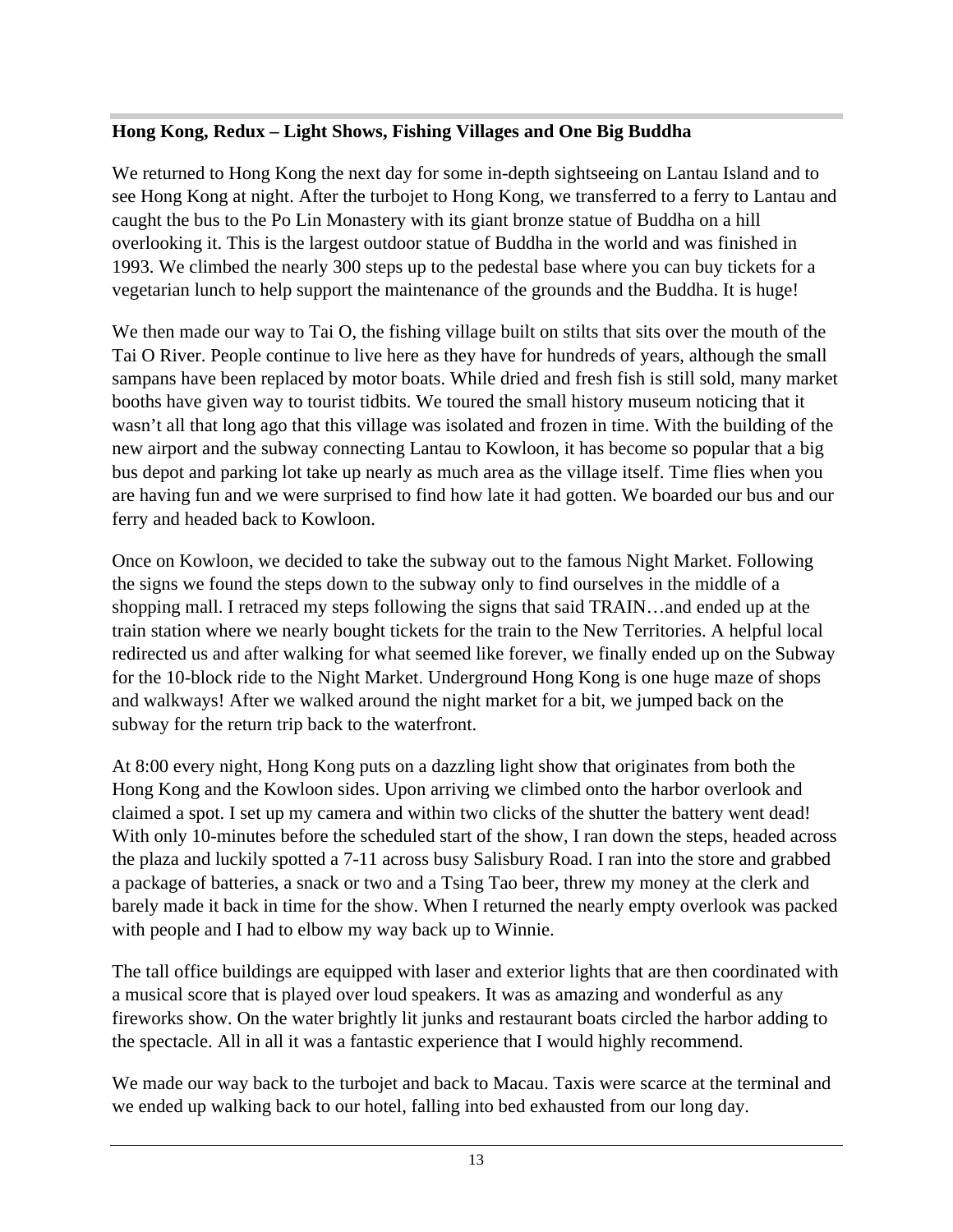#### **That's A Wrap**

Our final day was wide open and we decided to make a quick jaunt with fellow travelers Mark, Diane, and Dorothy (who had all gone a few days earlier) to the Barrier Gate and cross the border into Zhuhai, China. Diane and Dorothy went for a massage while Mark showed us around the markets. We were getting pretty worn out though and decided to cross back over to Macau early. We shopped a little and then had lunch at the Grand Lisboa before heading back to the hotel to get ready for the closing ceremonies and dinner at the Venetian Hotel's Grand Ballroom.

Once again the meal was fantastic. Small loin lamb chops, roasted pork, shrimp, chicken and a hundred different desserts overflowed at the artistically set buffet tables. Wine, beer, and cocktails flowed freely from the hosted bars, with music and dancing after all the speeches were done.

December  $2<sup>nd</sup>$  and it was all over. We were shuttled to the turbojet and made our way through the maze of customs and baggage checks before plopping down in our seats for the long flight home.

Winnie and I have always found travel to be a mind-opening experience and China nearly blew our lids off. Make no mistake that I am well aware we were not allowed to see China's skeleton closet. It does and will continue to have its problems, but change is picking up speed. Soon, the old-guard Communists will no longer be able to stop the train that is coming down its tracks. Whether that train will bring democracy in the form of a representative government or simply another form of dictatorship backed by corporate greed will be up to the young. I'm betting on the former, but fear the latter.

#### **From the Berkeley Retirement Center Andre Porter**

The search goes on for a Center director, and should be completed by the time the next EX-Press is published. We do not yet have a schedule for fall classes, but can provide an advance notice of what should be an interesting event, an election symposium at the Faculty Club on September 15; the time was not certain as we were going to press, but if you are interested, you can check directly with them (510-540-5678).

#### **The** *ethical will:* **A way to pass on values**  *Adapted from an article by Helen Dennis*

As our life expectancy increases, we may find (a) that we have less material wealth to pass on to our heirs than we had expected, and (b) that we may have moral, spiritual, and historical legacies that we wish to preserve. There's not too much we can do about (a) except to prepare our heirs for the eventuality that we might outlive their inheritance (see the article on *Diminished Expectations*, below), but we can do something about (b). One approach to creating such a legacy is to create an *ethical will*, a nonlegal document that expresses our views and advice on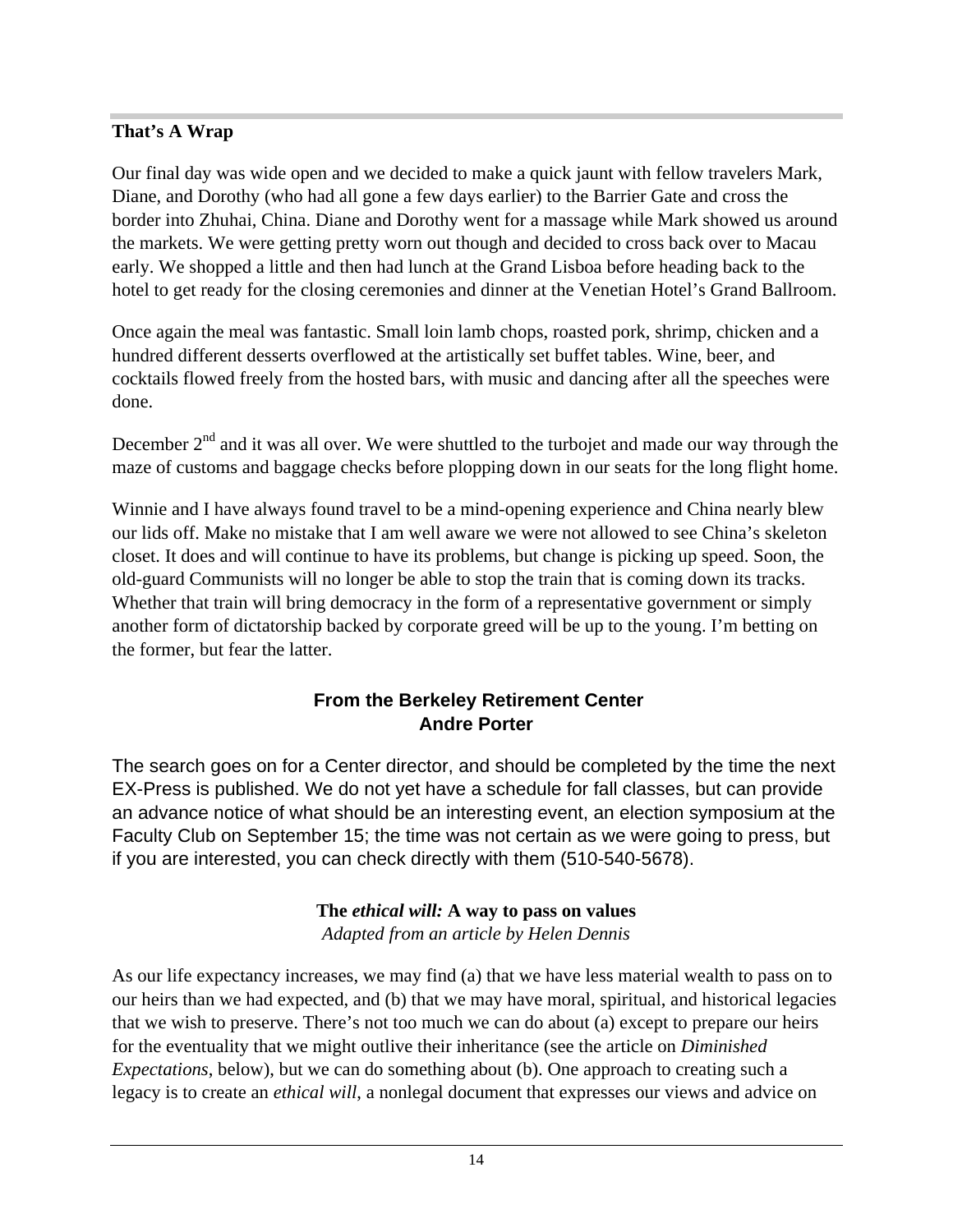life, morals, and values, and preserves the family stories we want to pass on to the next generation.

Ethical wills are becoming more popular as many realize that the dispersion of families has made the passing on of values more difficult than in the days when children and grandparents were in daily contact.

An ethical will is typically a written document, but it doesn't have to be. It can be recorded or videotaped, if that is easier and more comfortable than writing (though a script should be included since technologies become obsolete). The ethical will may be shared during your lifetime or stored with documents such as your will. It need not be a single, well-organized document, it need not be grammatically correct, and it need not be high-minded. A collection of reminiscences and advice, recorded at random times as they occur to you, may be easier to deal with than a formal document, and may also be more meaningful to your audience.

There are as many possible reasons for creating an ethical will as there are for having a conversation:

- --We want to be remembered, and we want our ideals and values to be carried forward.
- --We may be the last person to know the stories; after us, they are gone forever.
- --It helps us clarify our most important values, and can provide a sense of completion and peace.
- --It helps us come to terms with our own mortality, knowing that we are leaving something meaningful that will have a life after we're gone.
- --It's an opportunity to say things we couldn't or didn't wish to say earlier, or that our children didn't have time to hear.

What is it that we want to say to our loved ones that we haven't told them? (Or that we don't want them to forget?) Possibilities include personal values and beliefs, hopes and blessings for future generations, lessons from life, spiritual values, love, forgiving others and asking for forgiveness.

A widowed grandmother in her early 60s wrote an ethical will to her children and grandchildren in which she discussed "my family, learning and knowledge, taking and giving, appreciation and love." Another woman, approaching her 80th birthday, earning her college associate's degree, wrote her ethical will to her children, grandchildren and their spouses. She included stories of Ellis Island, becoming a "Senior Citizen", how she felt as a young girl, plumbing in 1916, the birth of her children, high school graduation as Charles Lindbergh flew the Atlantic, the Depression, and her hopes and prayers for her family. Her personal wish was to complete her degree before her 81st birthday.

Although the writing is personal, you might want to form a group to help with motivation and exchange ideas. Venues might be a church, synagogue, senior center, or in your home with good friends.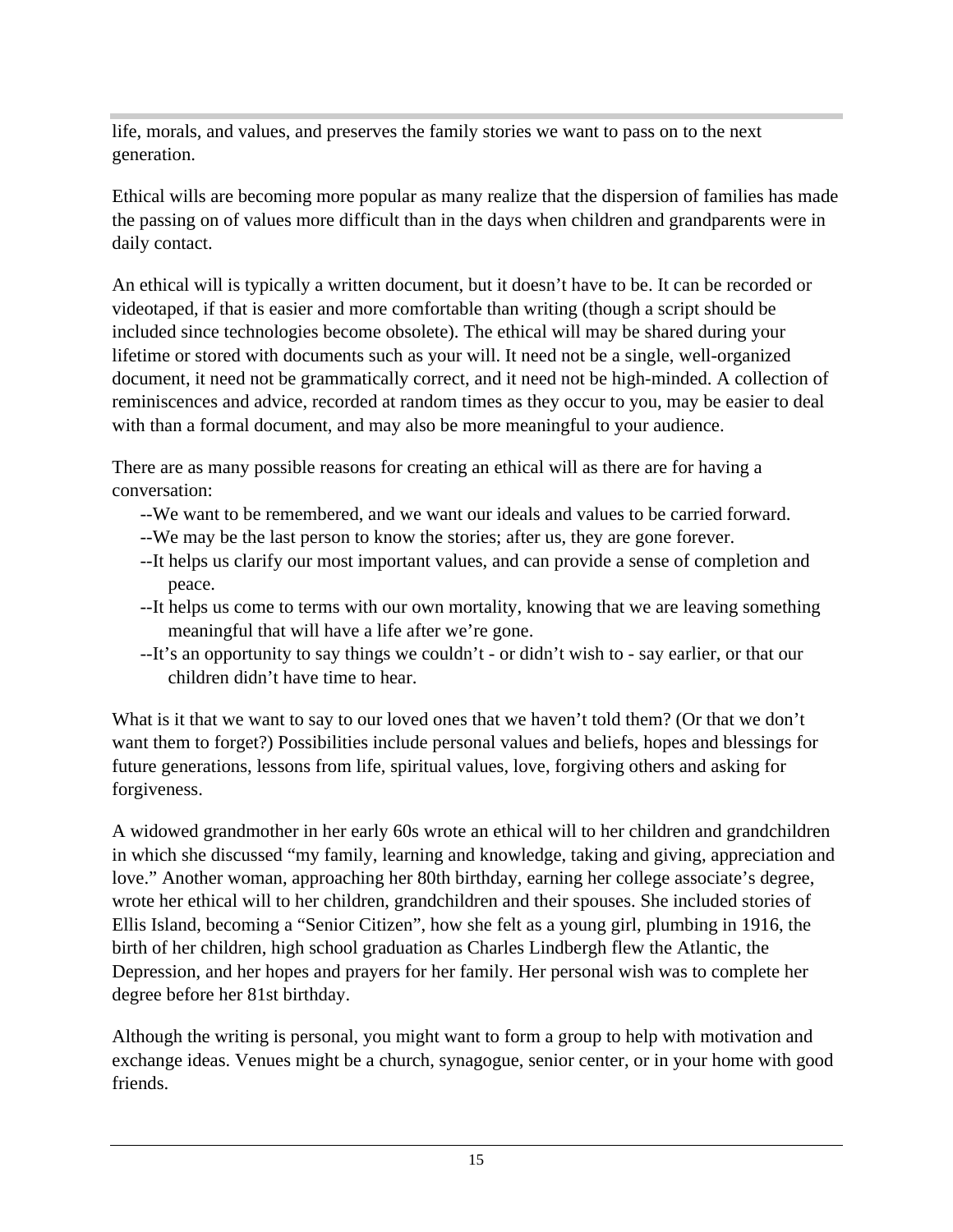(Helen Dennis is a specialist in aging, with academic, corporate and nonprofit experience. You can send her your questions and concerns in care of the Daily Breeze, 5215 Torrance Blvd., Torrance, CA 90503-4077; or fax to 310-540-7581, or e-mail to features@dailybreeze.com.)

#### **Diminished Expectations**

*Adapted and abridged from an article by Ron Lieber, New York Times, June 21, 2008*

"I'm spending my children's inheritance!" It's not just a bumper sticker seen at expensive resorts any more: It's a statement of choice and necessity in a world where people are living longer. Retirees have a lot of demands on their savings. Out-of-pocket health care costs, for one, are rising fast. At the same time, many people are not waiting until they die to help their children and grandchildren financially. And some are finding creative ways to draw on money that would otherwise be part of their estate.

For these - and other - reasons (eight are listed below), it might be a good idea to start preparing your putative heirs for diminished expectations. It also might be a good idea to rephrase any bequests for an absolute number of dollars into a specified fraction or percentage of the estate, or something like "X%, but not to exceed \$Y"; if the value of the estate changes significantly, the use of absolute amounts can sabotage the decedent's wishes.

--People who make it to 65 will live a lot longer. Want to get a sense of how long you or your relatives may live? Drop the phrase "How long will I live" into a search engine and play with some of the longevity questionnaires that pop up on the results page.

--Social Security and Medicare will probably change, and for the worse. Medicare premiums will rise, and the program may cover fewer procedures or not cover emerging ones. Meanwhile, taxes on Social Security benefits may rise, and everyone may have to wait longer to collect.

--Fewer people will have pensions, so they'll be more wedded to the markets. The last six months on Wall Street should be all the warning you need about that.

--Out-of-pocket health care costs for retirees may soon hit seven figures a couple. And while those of us with full health insurance benefits from UC will have some shelter from that particular storm, things are tightening up for us, as well.

--Divorced individuals may pass on less money. Splitting up can be expensive in itself, and maintaining two households for decades afterward will often cost more than sharing a dwelling. Even if the parents have money left over, the ones who didn't have custody of the children may be less inclined to pass an inheritance on to them.

--It's getting easier to drain a home's equity. The growth of reverse mortgages raises the likelihood that large portions of family homesteads in America will end up belonging to banks, not heirs, and HELOCs that are not paid down before death reduce the distributable equity.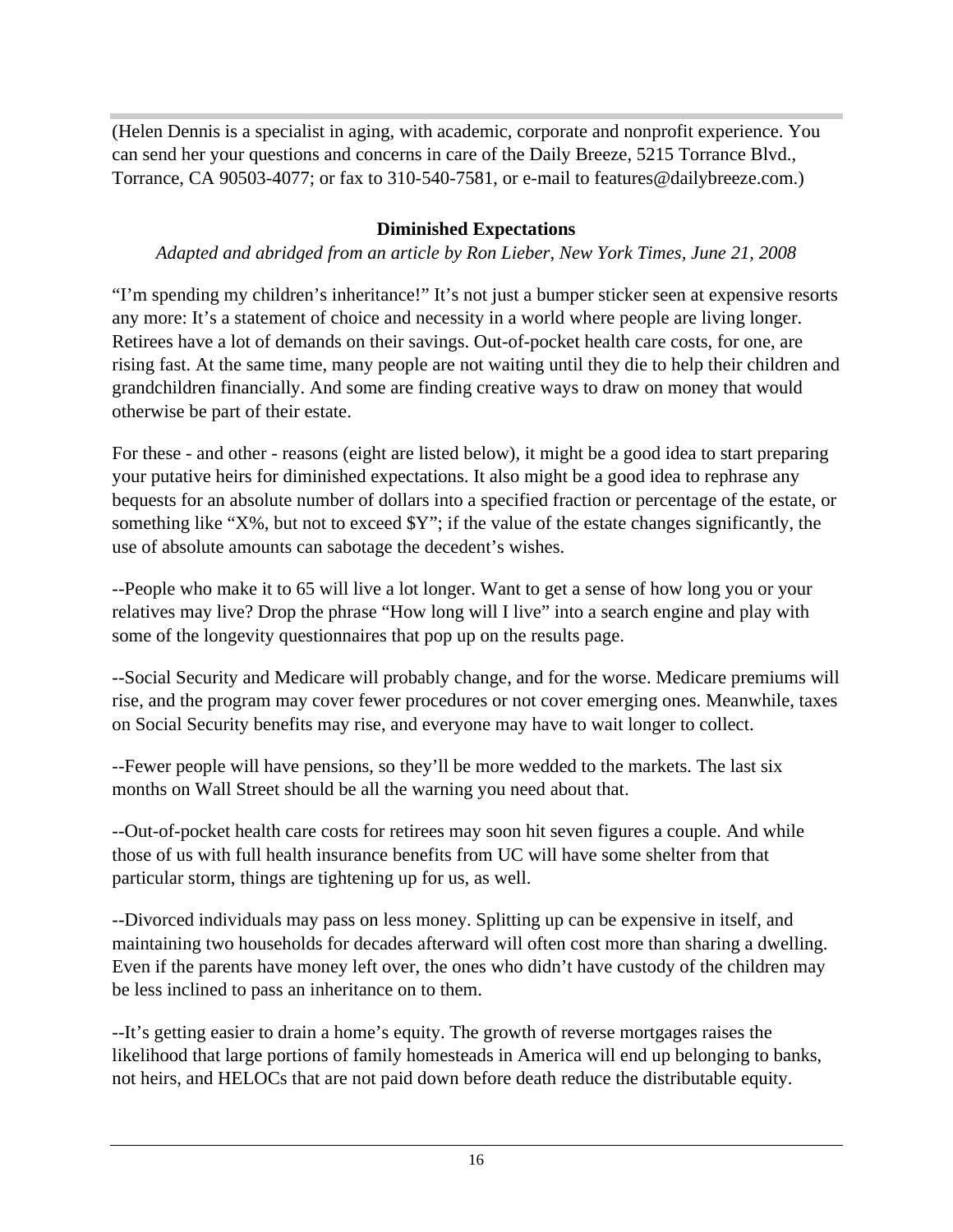--There are two potential drains on life insurance. It's now possible to sell a life insurance policy to an investor who pays some fraction of the value to the policy holder, and becomes the beneficiary. Meanwhile, the popularity of term life insurance is increasing, and many people stop buying term life insurance after their children become adults or a spouse dies. The heirs get nothing in the way of a payout.

--The transfer of wealth will increasingly happen while the older generations are still alive: financing college tuition for grandchildren, chipping in when children or grandchildren graduate with five and six figures in student loan debt, supplying down payments in a tightening mortgage market, bailing the younger generations out of a host of other financial calamities. Sometimes, this is part of a concerted effort to reduce an estate that could be subject to taxes. Other times, it's pure necessity. Warning to the young: It may well be everything you'll ever get. If you put it to good use now, perhaps *you* won't have to choose later between selling your life insurance and draining your home equity.

#### **Recent Travellers**

The purpose of this column is simply to provide the names of recent (covering only the last calendar year and this one) travellers, so that those who are considering these same destinations might have a potential source of useful information and helpful hints. (Not all of these have been previously reported in the EX-Press.) Please let me know if you think this is a useful addition to the EX-Press. Also, please let me know if you have taken an interesting trip in the last year or so.

| Destination                          | Year   | Traveller(s)                               |
|--------------------------------------|--------|--------------------------------------------|
| China                                | 2007   | Bob & Valerie Fulton                       |
| China/Macau/Hong Kong                | 2008   | Winnie & Tracy Baker                       |
| Japan                                | 2007   | Bob & Valerie Fulton; Dave & Sally Stevens |
| Jordan (Petra)                       | 2008   | Janis & Ned Dairiki                        |
| Lancaster (CA) Poppy Reserve         | 2008   | Bob & Valerie Fulton                       |
| Mexico (Maya Riviera)                | 2008   | Bob & Valerie Fulton                       |
| Nicaragua                            | 2007   | Don Becky Grether                          |
| <b>Oregon Wineries</b>               | 2008   | Dave & Sally Stevens                       |
| Philadelphia and environs            | 2007/8 | Dave & Sally Stevens; Brenda Shank & Bud   |
|                                      |        | Larsh                                      |
| The Pinnacles (CA St Pk)             | 2008   | Geores Buttner                             |
| Red Rock Canyon (CA St Pk)           | 2008   | Bob & Valerie Fulton                       |
| Rome                                 | 2008   | Janis & Ned Dairiki                        |
| Rhine/Main/Danube Cruise             | 2008   | Polly & Ed Fleischer                       |
| St. Martins                          | 2008   | Bud Larsh & Brenda Shank                   |
| Salt Lake City (Mormon Library) 2008 |        | <b>Sally Stevens</b>                       |
| South Dakota                         | 2008   | Jose Alonso                                |
| US Highway 69                        | 2007   | Geores Buttner                             |
| Utah (parks)                         | 2007   | Bob & Valerie Fulton                       |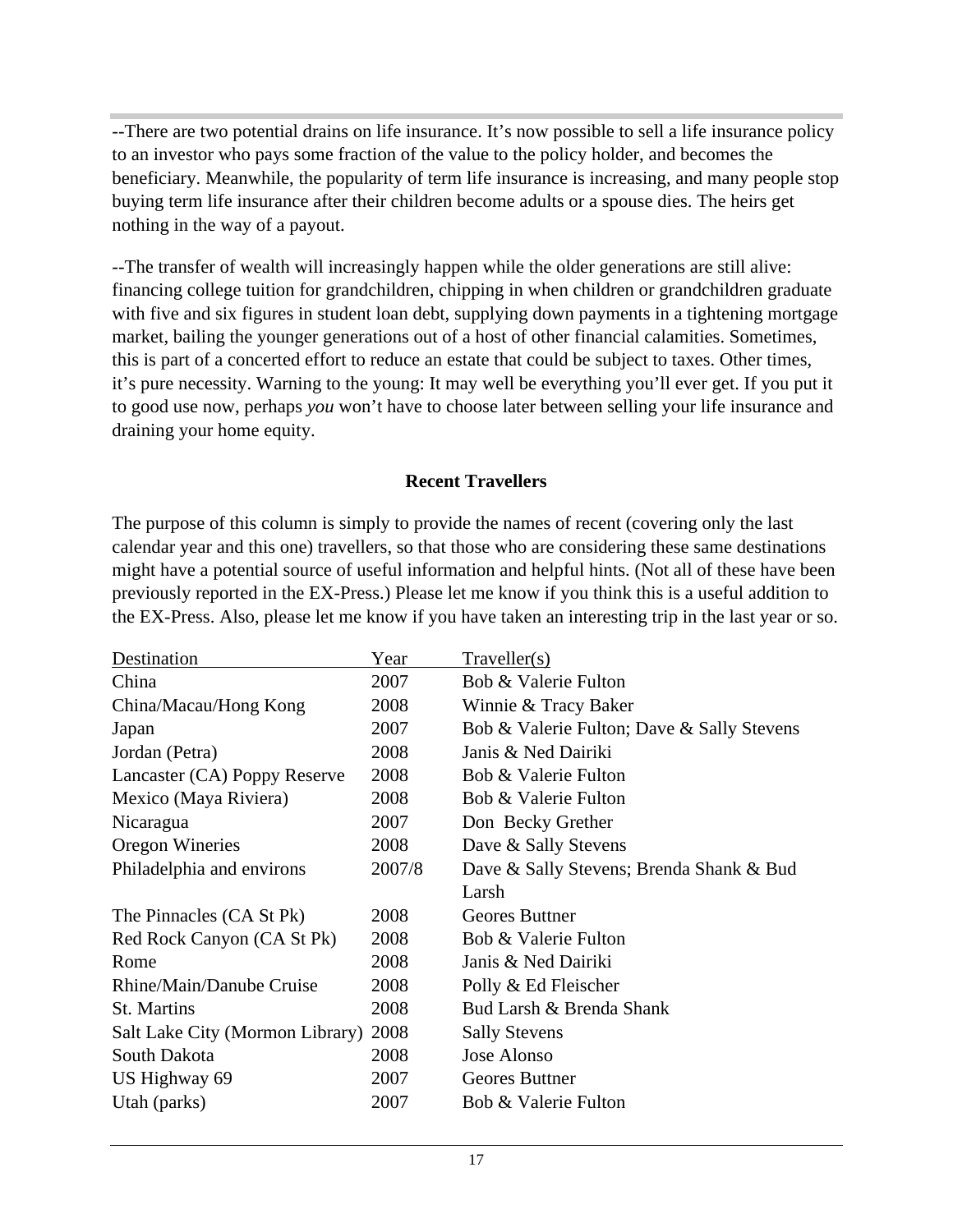#### **Entries from the "Dark and Stormy Night" Contest (allegedly from real high-school essays)** *From the Internet*

1. He spoke with the wisdom that can only come from experience, like a guy who went blind because he looked at a solar eclipse without one of those boxes with a pinhole in it and now goes around the country speaking at high schools about the dangers of looking at a solar eclipse without one of those boxes with a pinhole in it.

2. She grew on him like she was a colony of E-coli and he was room-temperature Canadian Ham.

3. She had a deep, throaty, genuine laugh, like that sound a dog makes just before it throws up.

4. Her vocabulary was as bad as, like, whatever.

5. He was as tall as a six-foot-three-inch tree.

6. The little boat gently drifted across the pond exactly the way a bowling ball wouldn't.

7. It hurt the way your tongue hurts after you accidentally staple it to the wall.

8. Her hair glistened in the rain like a nose hair after a sneeze.

9. Long separated by cruel fate, the star-crossed lovers raced across the grassy field toward each other like two freight trains, one having left Cleveland at 6:36 p.m. traveling at 55 mph, the other from Topeka at 4:19 p.m. at a speed of 35 mph.

10. He fell for her like his heart was a mob informant and she was the East River.

11. Even in his last years, Grandpappy had a mind like a steel trap, only one that had been left out so long, it had rusted shut.

12. Shots rang out, as shots are wont to do.

13. The plan was simple, like my brother-in-law Phil. But unlike Phil, this plan just might work. The contract of the contract of the contract of the contract of the contract of the contract of the contract of the contract of the contract of the contract of the contract of the contract of the contract of the cont

14. The young fighter had a hungry look, the kind you get from not eating for a while.

15. He was as lame as a duck. Not the metaphorical lame duck, either, but a real duck that was actually lame, maybe from stepping on a land mine or something.

16. The ballerina rose gracefully en pointe and extended one slender leg behind her, like a dog at a fire hydrant.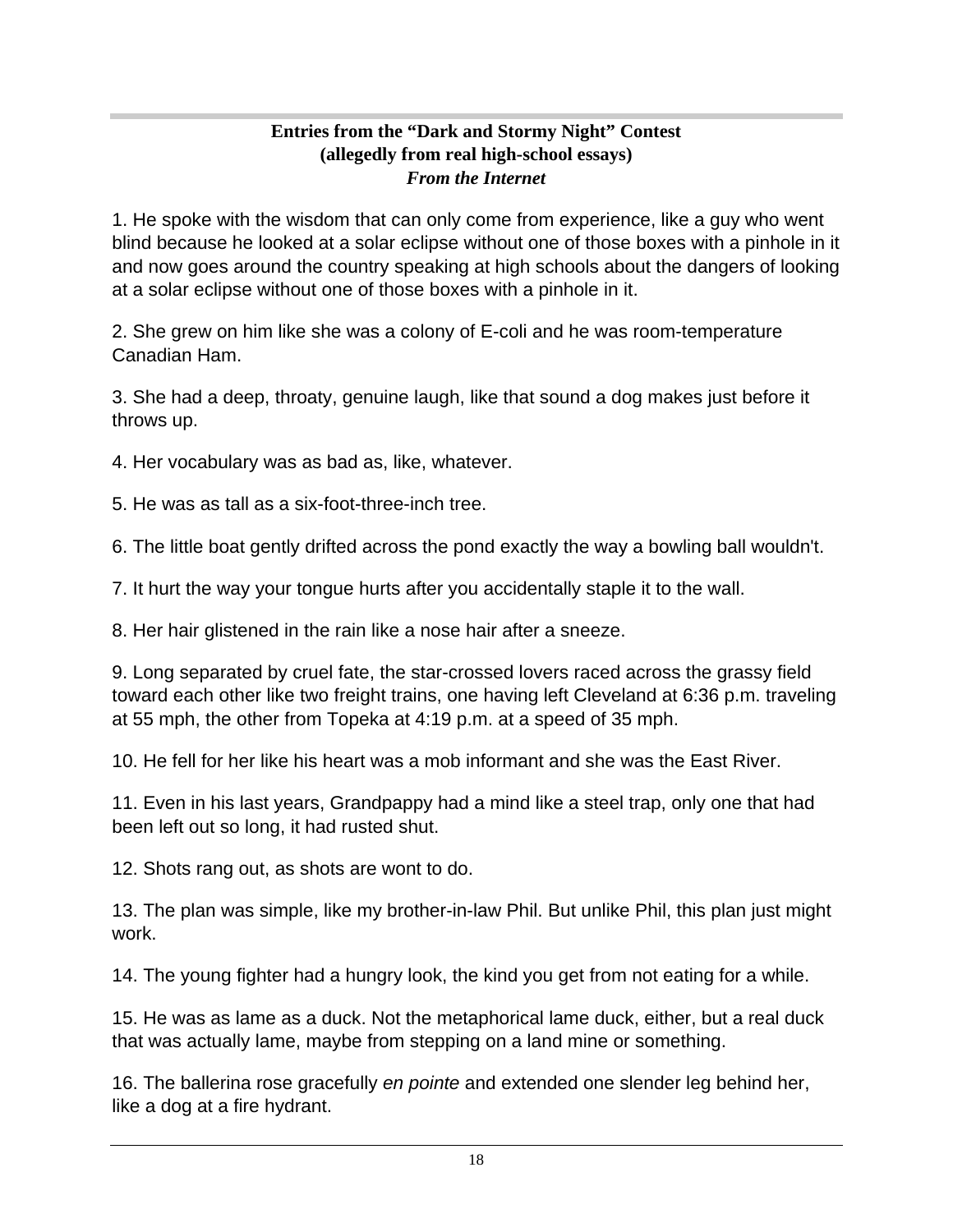| SEE YOU AT THE AUGUST 21 LUNCHEON                                                                                                  |                             |
|------------------------------------------------------------------------------------------------------------------------------------|-----------------------------|
| <b>I</b> To: Vicky Jared<br>4849 John Muir Road<br><b>Martinez, CA 94553</b><br>Be sure to make luncheon reservations by August 18 |                             |
| $\blacksquare$ From:                                                                                                               |                             |
| I plan to attend the EX-Ls luncheon<br>$>>$ \$25pp <<                                                                              | <b>PREPAID</b>              |
| I will bring guest(s). Name(s) of guest(s):                                                                                        |                             |
| Menu: Sole: ____ Chicken: ____ Shrimp Louie: ___ Vegetarian: ____                                                                  |                             |
| Willing/wish to carpool: As driver: ____ As rider: ___                                                                             |                             |
| Need to sit closer to speaker & screen?___                                                                                         |                             |
| Please make check payable to EX-Ls                                                                                                 | <b>Total Enclosed:</b>      |
| To: Vicky Jared (as above); Vicky must receive this reservation by August 31, 2008                                                 |                             |
| $\blacksquare$ From:                                                                                                               |                             |
| <b>Please sign me up for Playland Not at the Beach</b>                                                                             |                             |
| <b>Seneral Admission @ \$13</b><br>$\sim$<br>$\frac{1}{2}$ Youth (up to 12 years) @\$8 \ \ \$                                      |                             |
| $\frac{1}{2}$ Senior (55 years and up) @\$8 \ \$                                                                                   |                             |
|                                                                                                                                    |                             |
| Willing/wish to carpool: As driver: ____ As rider: ____                                                                            |                             |
| Please make check payable to EX-Ls                                                                                                 | <b>Total Enclosed:</b>      |
|                                                                                                                                    | mmmmmmmmmmmmmm              |
| <b>In Memoriam</b><br><b>Larry Belote</b><br><b>Miguel Barraza</b>                                                                 | <b>Welcome New Member</b>   |
| <b>Bruce Birdsall</b><br><b>Jay Brown</b><br><b>Mario Chavez</b><br><b>Jean Hancock Colton</b>                                     | <b>Sandy Mocco</b>          |
| <b>Billie Hagar</b><br><b>David Moussa</b><br><b>Annie Murphy</b><br><b>John Otvos</b><br><b>Warren Tryon</b>                      | <u> Annunumumumumumumum</u> |